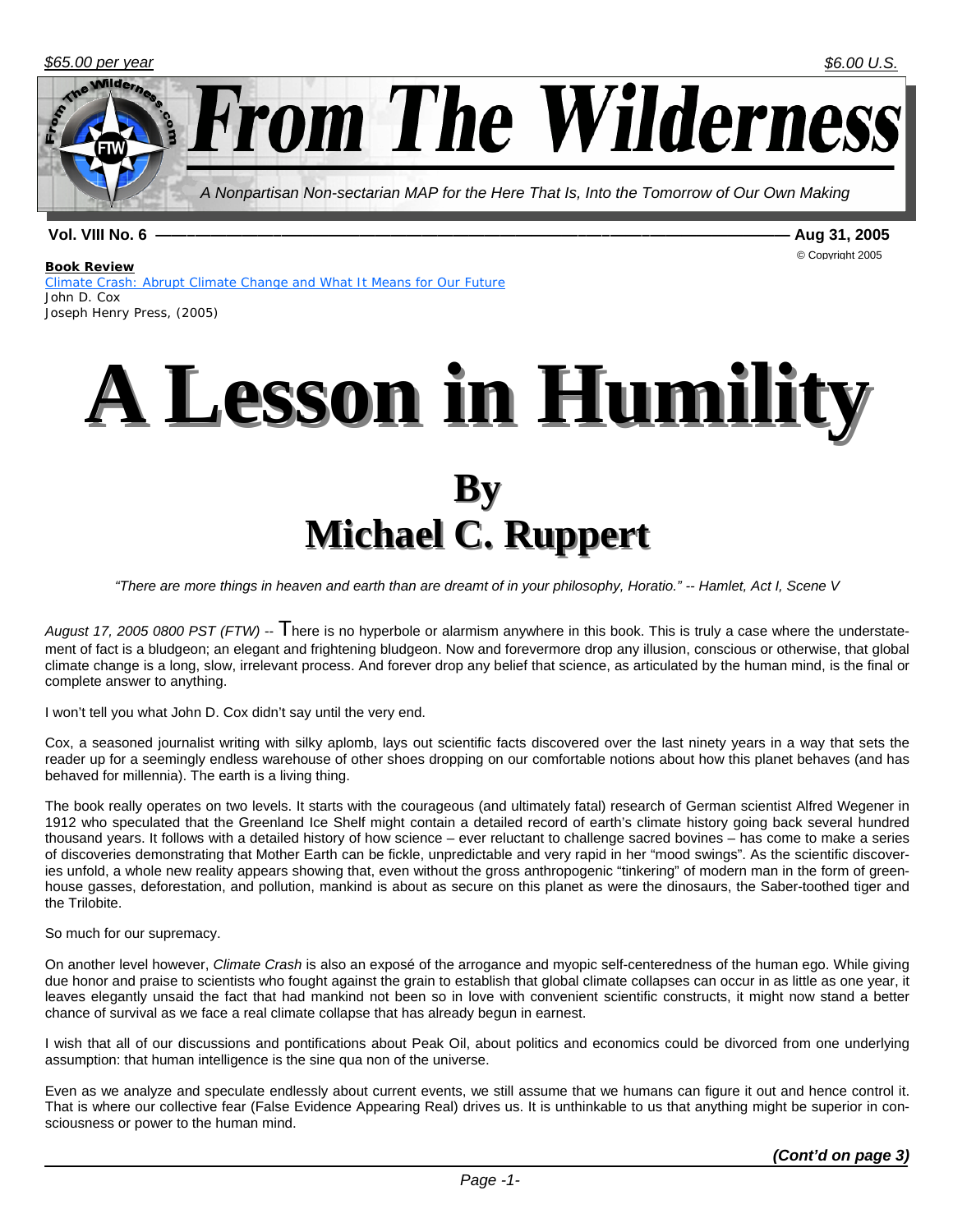## *From the Wilderness*

Michael C. Ruppert Publisher/Editor

| Assistant Managing EditorJamey Hecht, Ph.D.  |  |
|----------------------------------------------|--|
| Contributing EditorPeter Dale Scott, Ph.D.   |  |
|                                              |  |
| Military / Veteran's Affairs EditorStan Goff |  |

*From The Wilderness* is published eleven times annually. Subscriptions are \$65 (US) for 11 issues.

> *From The Wilderness*  P.O Box 6061 – 350, Sherman Oaks, CA 91413 www.fromthewilderness.com editorial: editor@copvcia.com subscriptions and customer service: service@copvcia.com

(818) 788-8791 \* (818) 981-2847 fax

### **TABLE OF CONTENTS**

| Iran, London, Wargames and Other Distractions  page 2 |  |
|-------------------------------------------------------|--|
|                                                       |  |
|                                                       |  |
| Cynthia McKinney Brings 9/11 Back to Congress page 13 |  |
|                                                       |  |

© Copyright 2005 Michael C. Ruppert and *From The Wilderness Publications*, www.fromthewilderness.com. All rights reserved.

#### **REPRINT POLICY**

Any story, originally published in From The Wilderness more than thirty days old may be reprinted in its entirety, non-commercially, if, and only if, the author's name remains attached and the following statement appears.

"Reprinted with permission, Michael C. Ruppert and From The Wilderness Publications, www.copvcia.com, P.O Box 6061 – 350, Sherman Oaks, CA 91413, (818) 788-8791. FTW is published monthly; annual subscriptions are \$65 per year."

THIS WAIVER DOES NOT APPLY TO PUBLICATION OF NEW BOOKS.

For reprint permission for "for profit" publication, please contact FTW. For Terms and conditions on subscriptions and the From the Wilderness website, please see our website at: www.fromthewilderness.com or send a self-addressed stamped envelope with the request to the above address.

## **Iran, London, Wargames and Other Distractions Other Distractions**

### **Keep Your Eyes on the Ball – The Real "End" is Near, But Not from These Places "End" is Near, But Not from These Places**

**by Michael C. Ruppert** 

*[A collapse is coming, a sharp drop in the world's supplies of food, water, and energy. Preparing for it and responding to it will require a host of new skills, good allies, and a great deal of luck. Attention to the daily threat of sudden annihilation, by contrast, gains you nothing but anxiety. On the other hand, it would be very convenient for some people if we all remained mesmerized by violence and its politics and its spectacle.*

*Resource scarcity can be addressed on the supply side, on the demand side, or on both. When oil gets expensive – October crude futures touched \$67 / barrel on the NYMEX today – an economic slowdown can be beneficial. It cools off the intense consumption of oil and allows the price pressure to subside. This is called "demand destruction." But what do you call it when the resource is not oil, but food? "Famine." - JAH]*

*August 12, 2005 0700 PST (FTW):* -- **I** woke up this morning to a host of panicked and hysterical emails about pending nuclear attacks against US cities; about a multitude of rumors that the US is planning on invading and/or even nuking Iran in the near future. Most of the sources of these reports were so-called Internet "journalists" with absolutely horrible reporting ethics and even worse records of making accurate predictions. Readers should actually check "batting averages" before running amok and encouraging others to do so. How often do these guys get it right? These writers also apparently don't know the first thing about proper sourcing standards either. Examination of most of these reports reveals rumors, unsubstantiated gossip, unsourced anecdotes, anonymous sources and connections that are so farfetched as to be laughable. One "journalist" even tried to prove that CNN's new program "Situation Room" was reason to expect an imminent US attack on Iran or a nuclear attack on a US city by our own government. Give me a break!

I'm not saying that our government isn't capable of such things. I'm just saying that I refuse to be driven into a state of paralyzed hysteria over such unpersuasive evidence. For the neocons to nuke an American city it would have to be the end of the world as we know it anyway. They wouldn't gain much after getting everything (all the money they asked for or stole) they demanded to prevent just that: The Patriot Act (now permanent), Homeland Security, Northcom, Iraq, secret tribunals, the authority to impose martial law, etc., etc., etc. You know.

Even Wayne Madsen, a journalist I respect, who does know about sourcing and fact checking has published a story based upon apparently real intelligence briefings stating that the US was actually contemplating a nuclear attack on Iran and the seizure of its oil-rich province, Khuzestan. The report and briefing Madsen described probably did take place and are worthy of reportage for that fact alone. But the events described therein will never take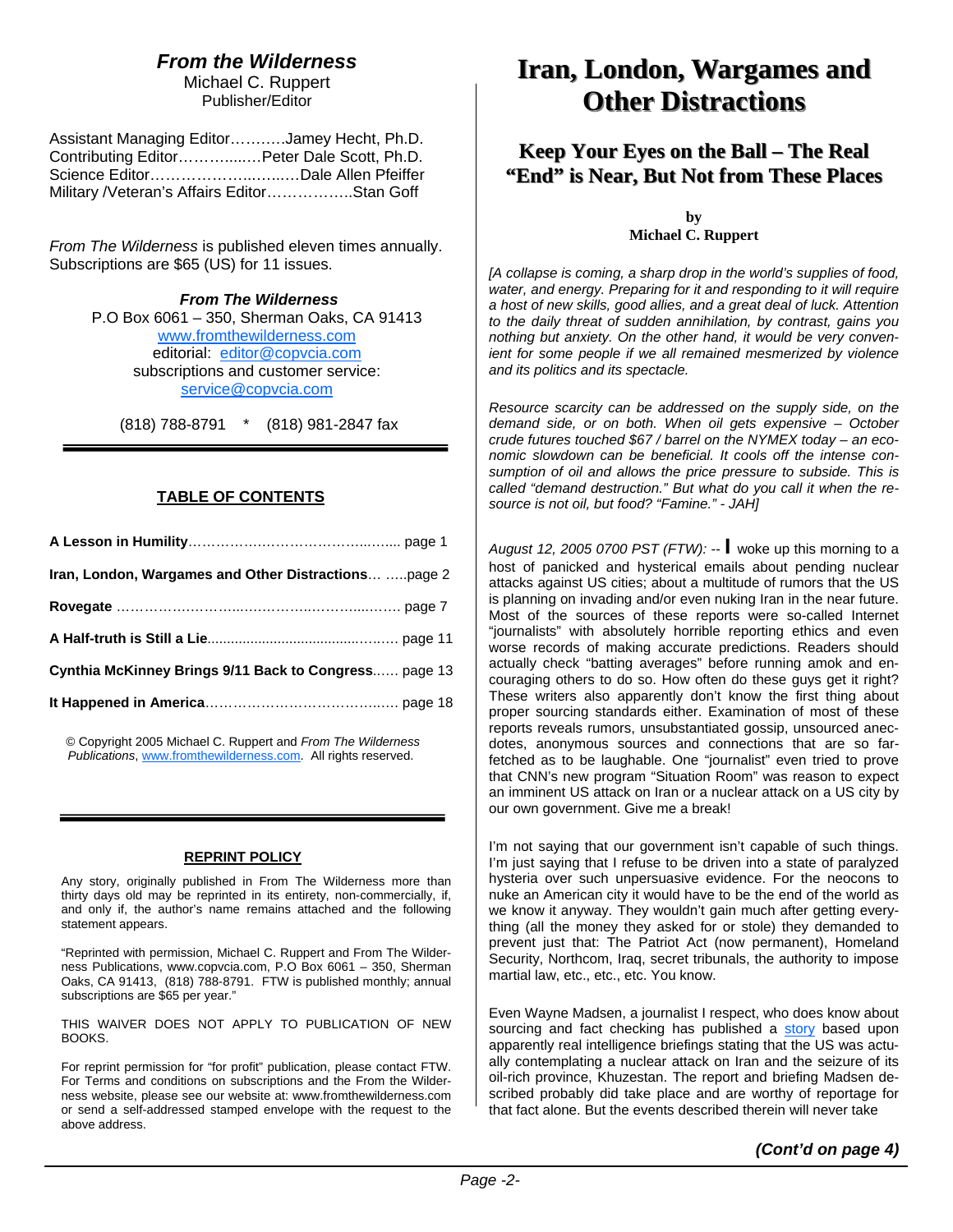#### *(Lesson in Humility—con't from page 1)*

There is no spiritual (as opposed to religious) humility in our analyses. There is no awareness that humans simply cannot control the universe (and shouldn't). We are as guilty as the elites we criticize for failing to place ourselves humbly within a universe where all things are connected and where many things are more powerful than intellect, will or industry. We are "the powers that be" – our own worst enemies – and we reinforce the same basic error endlessly.

There are many realities other than the human intellect and ironically, science has proved this (e.g. *The Tao of Physics*). These realities do actually manifest in our limited world view; they influence it, change it and then we dismiss them glibly, ignore them, or denigrate them simply because we won't admit that we can't understand (control) them.

A good definition of the word humility is "teachable". It implies listening rather than talking. It demands a broader consciousness. It demands a surrender.

We assume rational behavior in all of our conceptually defined human players because we are afraid of understanding or accepting irrational behavior; because irrational behavior threatens our own self image as Gods: definers of reality. I saw a good quote the other day from Chalmers Johnson, "The danger is to believe that Washington knows what it is doing."

We act and think as though we are isolated from the rest of the universe, our environment, other living things, or the planet on which we live. We treat ourselves as a closed system with no exterior feedback loops and the universe treats us accordingly. How arrogant is that? How dysfunctional? How successful has mankind been? How many human civilizations have collapsed before us: "industrialized man"?

Yet still we behave as if "This time it will be different." That's a classic definition of insanity. Arrogance will be the "cause of death" on Homo Sapiens' cosmic Death Certificate.

Some things cannot and should not be completely understood by the human mind simply because the human mind (on an intellectual basis) is not capable of it. Feelings, emotions, natural and spiritual realms are just as real as the intellect and industrialized man has systematically cut itself off from what I believe is the only truly "rational" approach available: integration on all levels with the world around us.

What the human race needs is reconciliation with the universe and a willingness to trust something other than its own mind. Otherwise, the only thing we really worship is ourselves and it seems as though there is paltry little meat on a bone which we chew endlessly and with increasing fervor, receiving ever shrinking amounts of nourishment as desperation sinks in.

Now here's what Mr. Cox didn't say.

FORTUNE magazine wrote in a January 26, 2004 feature article titled The Pentagon's Weather Nightmare:

*As the planet's carrying capacity shrinks, an ancient pattern reemerges: the eruption of desperate, all-out wars over food, water, and energy supplies. As Harvard archeologist Steven LeBlanc*  *has noted, wars over resources were the norm until about three centuries ago. When such conflicts broke out, 25% of a population's adult males usually died. As abrupt climate change hits home, warfare may again come to define human life.*

The same Pentagon report which sparked the FORTUNE article soon prompted another major story in Britain's *The Observer* which labeled the Pentagon report on Climate Collapse released in 2004 as "Secret". After describing apocalyptic climate change triggered by global warming and the collapse of the Gulf Stream an important observation was buried in deep in the text.

*By 2020 'catastrophic' shortages of water and energy supply will become increasingly harder to overcome, plunging the planet into war.*

Let them that have eyes, see. Let them that have ears, hear. Let those that can read, study this book and begin to think about survival. Not for our sake, but for the sake of all of the souls we have brought into this world; the souls we will leave behind us. The quality of mercy be not strained and perhaps mankind might get one more chance at true evolution.

And the next time you hear or see CNN or the *New York Times* or the *Washington Post* try to reassure you that climate change is something that takes centuries, pick up the phone and demand that someone be fired for crimes against life. You might also do that the next time you see them report that oil will not peak for another ten to fifteen years.

Planet earth is a living thing. Its lungs are the Amazonian rain forests. Its heart is the core and the magnetic field that surrounds us and protects us. It is capable of eradicating the human race in a heartbeat and all the more likely to do so if we continue to infect it and keep trying to kill it. Our debts are coming due today.



John Cox provides a succinct and elegant analysis of cutting edge climate research and brings to light the disturbing potential implications that these discoveries have for humanity. Climate crash and ecological destruction are with us now and getting worse. While a majority of scientists have put forth the idea that where the climate is concerned, things will continue much as they have in the past, it is unlikely. We now see that abrupt climate change may be a historical norm rather than an exception. In this light man's destruction of the environment looks more like a child playing with matches in a pool of gasoline rather than the economic selfishness we usually think of.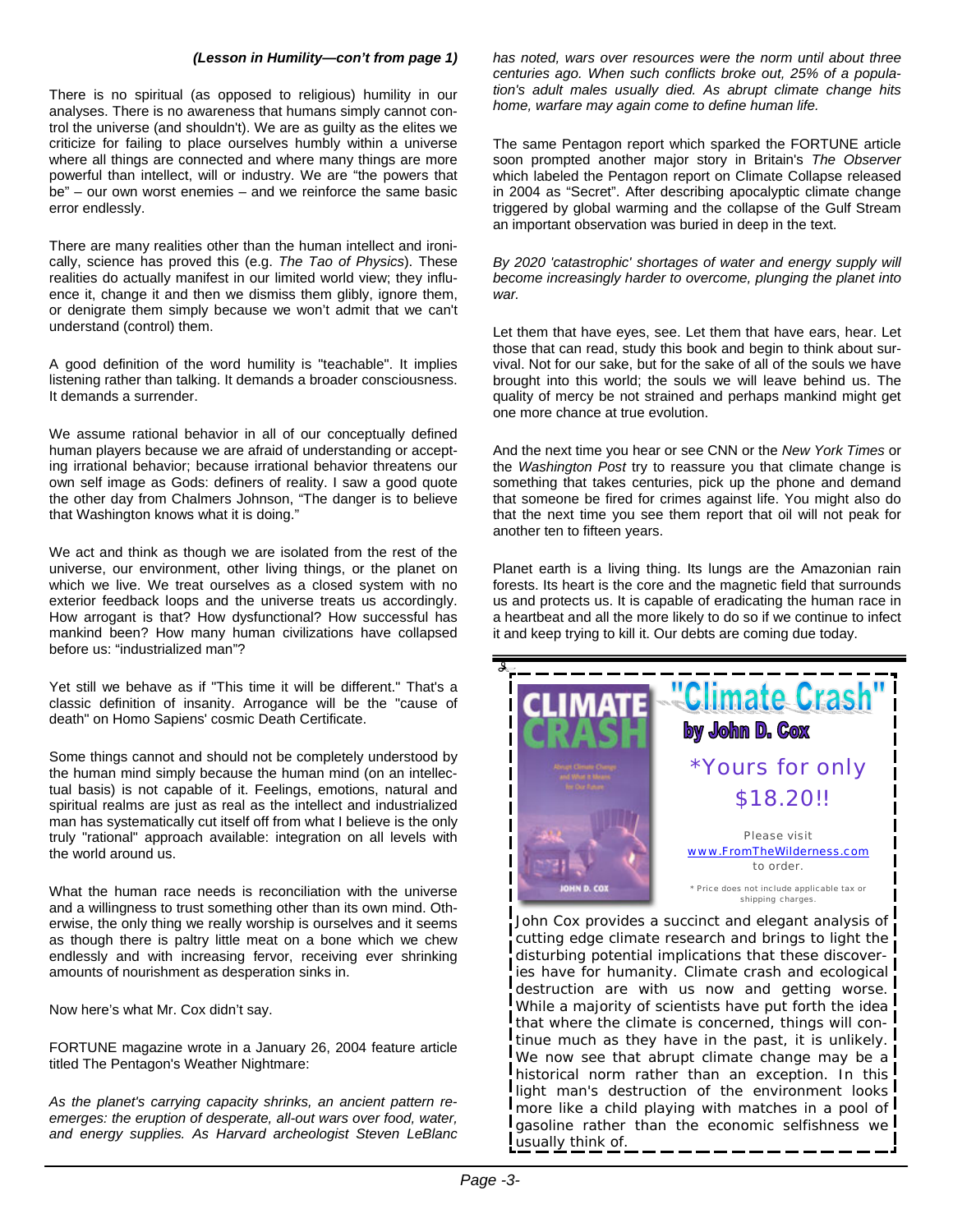#### *(Iraq, London, Wargames...—con't from page 2)*

place. Anyone with even a passing actual familiarity with intelligence and covert operations understands that these events are often well-orchestrated government disinformation operations. Wayne did not say whether he believed the reports. He reported on the fact of the reports. Why was something that secret leaked to him in the first place? Why now?

I repeat, THE UNITED STATES IS NOT GOING TO ATTACK IRAN.

Answering two simple questions should convince you of the same thing. Then you should ask, "What is it that we're not supposed to be seeing?"

First: Did Iraqi oil production increase or decrease after the US invaded Iraq in 2003 and do you believe it possible for the US to attack Iran (especially with nuclear weapons) and have Iranian oil production remain unchanged? [If your answer yes, please go to your nearest mental health clinic and ask for strong drugs.]

Second: With oil production dramatically falling around the world: and since it is now known that global demand is exceeding supply on a monthly basis, do you honestly believe that China, Japan, Korea, Australia, Britain, India, Malaysia and Europe would permit even the loss of 100 barrels per day of Iranian crude from their own economies? Now, as we see below, there are clear signs that Russian production may also be falling. (*FTW* has been warning of this for some time). Russia is the world's second largest oil exporter after Saudi Arabia.

Here are the world's ten-largest exporters in million of tons per year (Source: IEA):

Saudi Arabia 353 Russia 137 Norway 137 Venezuela 123 Iran 102 Nigeria 98 UAE 96 Mexico 91 UK 85 Iraq 75

Does anyone believe that any loss of Iranian oil will be tolerated anywhere? Madsen was quite correct when he said that a US invasion of Iran (or even an air attack) would lead almost instantly to strategic nuclear war. In my opinion, everyone that had the delivery systems to do it (maybe even France and Britain) would send everything they had at us – that's right us – within days if we persisted with such lunacy. Hell, they might even do it preemptively. That, of course, is something the US gave itself the right to do anywhere in the world just after 9/11. Tit-for-tat! It's only fair Dick.

This flurry of recent scare stories from many places on the Internet and elsewhere is telling in and of itself. Someone has cranked up the "Mighty Wurlitzer" of propaganda to distract our attention. "Bush/Cheney Secretly Indicted" is another totally unsubstantiated and horrible piece of journalism that got legs lately. The headline was based on one source, not in a position of authority, with absolutely no corroboration or verifiable confirmation of any kind. How easily are fools deceived? There's another story that the removal of an Army four-star general in command of TRA-DOC (Training and Doctrine Command) was removed not for misconduct, or political reasons, but because he was being mutinous over these invasion plans which are unsubstantiated anyway. There was no sourcing or confirmation for this fearmongering story either, except those deadly "anonymous" sources known only to the author. In almost eight years, FTW has mentioned anonymous sources only two or three times and then NEVER as a primary or sole source. We would do that only in a confirming second-source role and clearly say that. That's the rules and we play by them here.

Who are these people writing for? Not me. Not you. I have been in shootings as a police officer. I'm not afraid to take action. But please, give me just a little more to go on before asking me to join you all in hysteria. Journalism is supposed to be a public service, not a public health hazard.

#### LONDON

I can say four things about the London bombings. The first thing I can tell you about the London bombings and all that has followed is that I certainly cannot believe the official story.

The second thing is that I don't know what to believe.

The third thing is that as a result of London there has been a much more dramatic restriction of civil liberties and freedom of movement in both Britain and the US and Australia, and Italy and… We have swallowed it without a whimper, not even a serious "Hey, can we think about this?" Public transportation is now thoroughly regulated and subject to fascist abuse and control. You heard me.

The fourth thing is that when cops panic we are all in deep trouble.

I was in two "in-policy" shootings as a Los Angeles police officer. Working in South Central Los Angeles, I trained and practiced endlessly. I taught rookies (we called them probationers) in the streets in real-life. Then in 1977 I was transferred to the staff of the Los Angeles Police Academy where I assisted in evaluating how well LAPD's trainers trained. I guess someone thought I had good judgment.

The London cops lost it completely when they shot an innocent, unarmed man six times in the head and that speaks endless volumes about the real state of things. That scares me more than a hundred possible suicide bombers. Because when you cross the threshold where the police panic and don't come back instantly, anarchy and chaos stare you right in the face. Anarchy and chaos are ugly. They have real bad breath too. Those suicide bombers look a little less intimidating given the choice, don't they? There's a lesson there.

#### WARGAMES

Those trying to imitate/steal/plagiarize my research in "Crossing the Rubicon" have also been trying to make us all believe that every time there is a wargame exercise anywhere it means another attack is coming. There was one mass casualty exercise underway on July 7 th near one of the explosions in London. Rubicon detailed five (now six) known wargames on 9/11 which intentionally interacted to effectively paralyze emergency response only in the area being attacked. They were planned that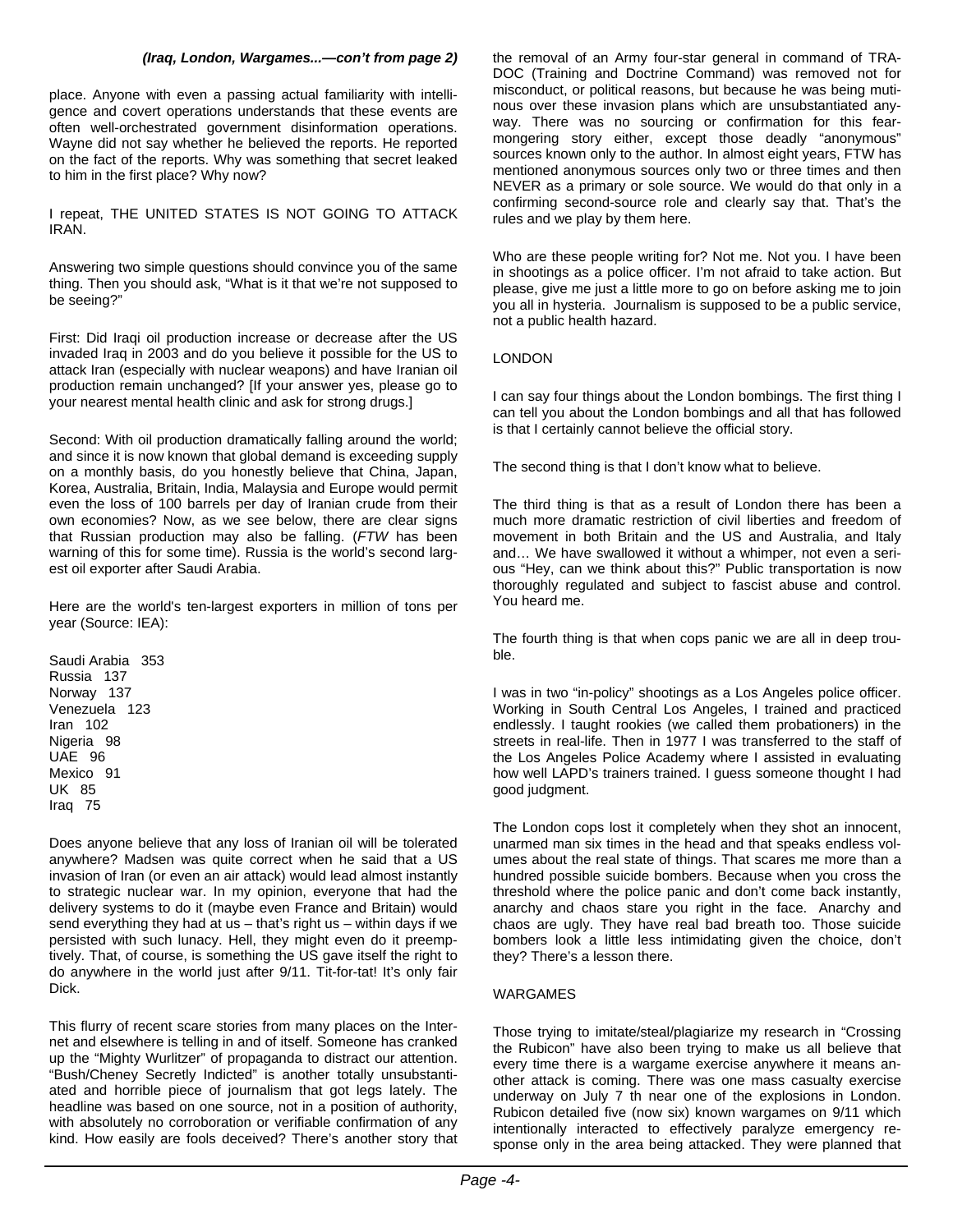way. They were approved and coordinated by Dick Cheney.

One wargame exercise in London, or North Carolina or anywhere else proves absolutely nothing except that maybe someone is doing their job. Some people are now going hysterical every time an exercise is announced anywhere and asking everyone else to join them. Wargame exercises have been taking place for decades (almost all announced in advance) and are one of the most effective means of emergency preparedness training in existence. One wargame exercise alone proves nothing and signals no cause for alarm. How do you think agencies justify their budgets? They plan. They train. That's what they should do. It's what works.

The first London bombings may have been a false flag operation (emphasis on "may"). The second bombings quite likely were not. I'm suspecting copycats. I also wouldn't put it past British and UK authorities to have staged the first bombings as a calculated risk to draw out suspected cells early before they did more harm down the road. Does anyone remember Coventry?

We have living suspects in custody from London (too many to control in my opinion). We also know that many mid-level officials are getting very skeptical about the honesty of those who lead them and issue them orders. If I were a police executive in London and I knew that an attack was going to be allowed to happen, I just might deliberately schedule one medical wargame exercise near the site to help reduce casualties – a silent protest. What if it becomes necessary to engage in a conspiracy to save human lives?

We are being deliberately distracted. But from what?

#### THE BALL

A flurry of recent stories tells me that planet earth has most likely already gone over Peak already and confirms my suspicions that true bits of chaos will start to emerge this fall and winter:. Airlines are running out of fuel; Russian production is falling; Norwegian and North Sea production are collapsing; Prices are soaring; Saudi is unable to keep its promises. This is a deluge of real bad news but there's more.

In addition, climate collapse stories are breaking in a torrent. The most serious of the last twenty-four hours was a report in *The Guardian* that Russian tundra (peat) is thawing out and starting to release "billions of tons" of methane into the atmosphere. Methane is twenty times more potent a greenhouse gas than is carbon dioxide. That story acknowledges that earth has also gone past the climate-change "tipping point". If today's story was right, it's a certainty. Oh yes, had the bombings not occurred that day the world's top story would have been "Blair Breaks with Bush on Global Warming at G-8."

Global food production is declining as a result of both depleted soil and severe drought. Grain surpluses are disappearing even as the population continues to expand. Mother Earth is fighting back. Monsanto is trying to patent a pig and  $-$  oh joy  $-$  they've just broken the genome for rice so that it can now be patented and replaced with terminator seeds and all food production falls into just a few corporate hands. At the same time Warren Buffet and Halliburton can buy up all the electric utilities in the country and control the power supply to both people and government alike. That, my friends, is absolute tyranny.

Is any of this starting to sink in yet? There is a plan to deal with Peak Oil. It was formulated without asking any of us. And it is being implemented right in front of our eyes.

If there is a nuclear attack or any other such calamity in our immediate future it will only be because the powers that be will need that much of a distraction to keep you from seeing the much greater crisis that is really upon us. Heaven knows, if you actually understood Peak Oil and climate collapse you might actually get off your ass and do something serious, instead of sitting frozen like rabbits or deer in the headlights.

Michael C. Ruppert

## **Now Doubts Surface Over Russian Crude Production**

By Adam Porter 09 Aug 2005 at 10:01 AM EDT http://www.resourceinvestor.com/pebble.asp?relid=11889

In accordance with Title 17 U.S.C. Section 107, this material is distributed without profit to those who have expressed a prior interest in receiving the included information for research and educational purposes.

PARIS (ResourceInvestor.com) -- The International Energy Agency (IEA) has long been bullish on output forecasts for Russia. But now some analysts are openly questioning whether Russian production will continue to grow as predicted. As demand forecasts remain robust, extra supplies are needed if the market is to create a supply cushion.

OPEC is struggling to add large amounts of extra capacity, especially as Iraq continues to disappoint. Plus the extra oil OPEC says it has is all 'heavy crude,' more expensive to refine into petroleum.

As a result, non-OPEC suppliers such as Russia are becoming increasingly important. The IEA estimate that in 2006 Russia will match Saudi Arabia as the world's largest supplier of crude oil onto the market. They say that Russia will supply 9.91 million barrels per day (mbpd) onto the market place, a 4.1% increase from this year. In turn the Paris-based group estimate that Russian supply growth will increase this year by 3.7%. All of which follows final figures for 2004, which saw production soar by 8.7% or 740,000 bpd.

In other words, the IEA figures claim Russia's supply growth has slowed in 2005 from 2004, yet say it will once again increase next year. As a pointer, a more detailed look at the IEA's figures show that Russian output for May was 9.36mbpd. Yet in the fourth quarter of 2005, the IEA estimate that Russia will average 9.78mbpd, a prospective output rise of 420,000bpd. Is this just wishful thinking?

Kevin Norrish at Barclays Capital is an analyst who is starting to question the future of Russia's output.

"The morbidity of non-OPEC supply is… [a factor that is] fuelling the rise in prices. Russian output growth has decelerated...with the year on year growth in output for July a sharp downshift from the...growth rate achieved in July 2004. The IEA sees Russian supply rebounding strongly in the rest of the year and into 2006.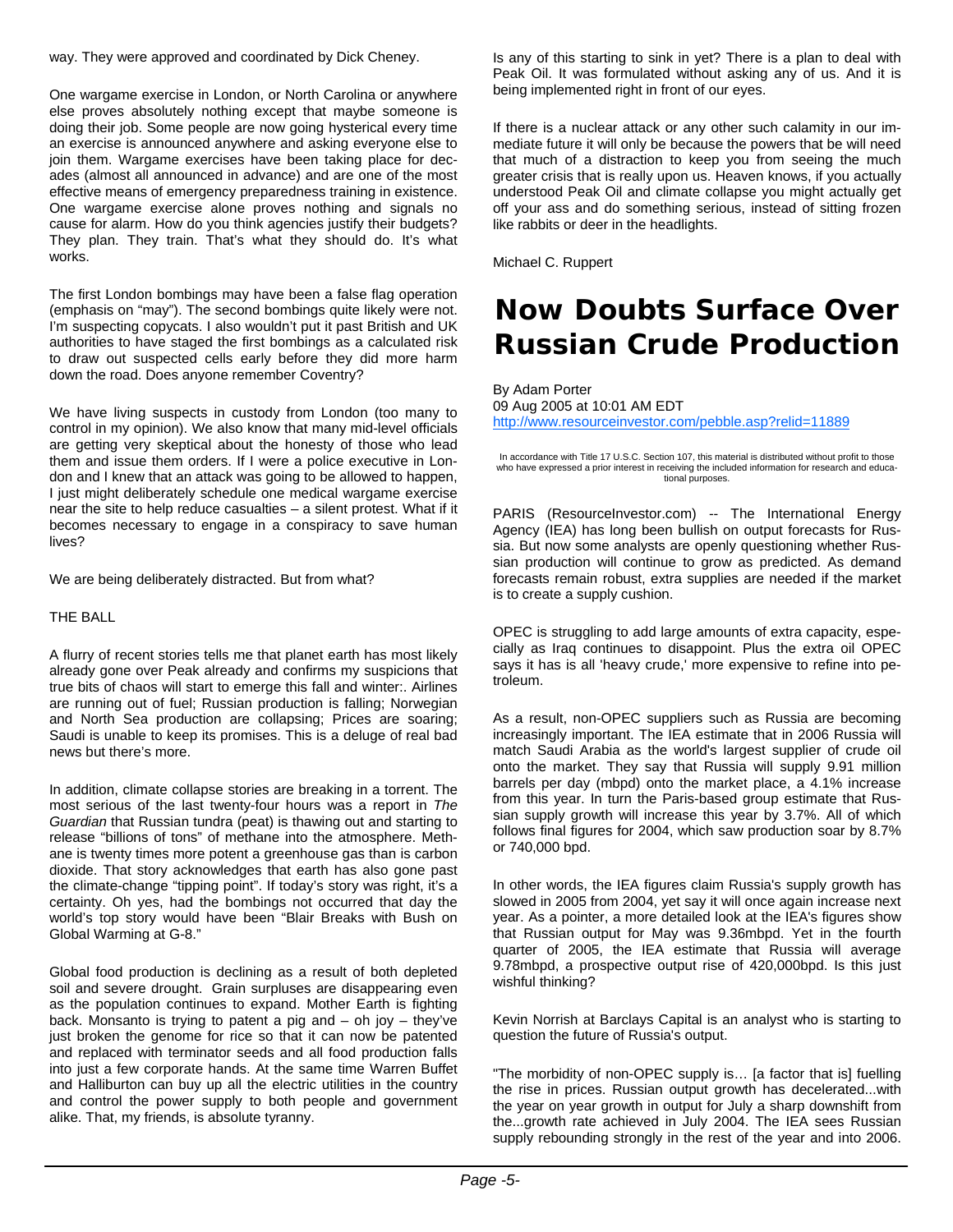[Their] forecast is for Russian output to grow by 390,000 bpd in 2006, a very good recovery from the growth seen in the most recent monthly Russian output data. In all, the IEA view seems somewhat optimistic..." Norrish said.

Mike Wittner, global head of energy market research at Caylon Bank in London, told Resource Investor, "I'd be a little more conservative than the IEA. If you look at the recent trends which have basically been sideways it's a bit of a leap of faith just to restore the upwards trend. Russian production has not hit a plateau but you do have to wonder. Of course one thing is, it is so difficult to get really hard figures out of Russia."

After the collapse of the Soviet Union crude production inside Russia tumbled. It has never again reached the heights attained under Communism. But new rounds of investment by Russia's major oil companies has seen output rise steadily over the past few years.

For example in June 2002, Russian production was just 7.42mbpd. In three years it has added an extra 2mbpd. In 2004 just one company, the joint venture of Tenke Mining [TSX:TNK]-BP [NYSE:BP; TSX:BP.U], added 187,000bpd with a total output of 1.4mbpd. According to Russia's Industry & Energy Ministry output grew by 14% in 2000-2004.

A series of different answers are given as to why Russian production is starting to level off. Some like Anatoly Yankovsky of the Industry & Energy ministry's fuel department blames "the levels of taxation that oil companies have to pay." High tax levels, coupled with a desire by the companies themselves for healthy profits, have meant that Russian infrastructure has not kept pace with world standards. The result being that pipeline capacity suffers. This has in turn inhibited new exploration. After all, why find new deposits when the existing ones are only just being catered for?

"The uncertainty in the Russian tax regime is definitely a problem," says Deborah White at Societe Generale in Paris. "In my view however it is not greatly surprising. As barrel prices are far higher than anyone expected to expect these kind of deals - between companies and government - to remain stable isn't really possible."

"It is not at all surprising that with the clumsy handling of the Yukos situation we started to see production falls last October," White added. "But now as things are getting back to normal we may see a production recovery back on track."

Wittner takes a slightly different line on the Russian tax situation. "It does hold some water, but there is a question mark over that [idea]. After all the companies have still been making healthy profits as one would expect in a time of such high prices. If there is any major factor then there is definitely the Yukos affair that certainly created uncertainty for investors. And once you get a handle on the investment dollars in Russia you can generally tell what the output will be."

One thing that Wittner does not agree with is the idea that Russia wants to conserve reserves for future use, in an energy scarce world.

"I just don't buy that argument at all. Governments, state oil companies and oil majors are all very short term in their outlook. If they had it to produce, they would. They want the cash," he said.

For your reference:

Colin Campbell attacks oil majors' profits http://www.resourceinvestor.com/pebble.asp?relid=11575 Could a Chinese peak derail the global economy? http://www.resourceinvestor.com/pebble.asp?relid=11426 Norwegian production tumbles against IEA predictions ww.resourceinvestor.com/pebble.asp?relid=11506 BBC: How much oil do we really have?<br>http://news.bbc.co.uk/2/hi/business/4681935.stm http://news.bbc.co.uk/2/hi/busi Oil market recovers from bombs http://www.resourceinvestor.com/pebble.asp?relid=11131 Oil On The Boil. http://english.aljazeera.net/NR/exeres/F5CA4CFD-0FAA-4FCD-84FA-A74908EC2D6C.htm BBC: Peak Oil enters mainstream debate. http://newsvote.bbc.co.uk/1/hi/business/4077802.stm Global electricity grids strained http://news.bbc.co.uk/2/hi/business/4076938.stm From the Conference on Oil & Gas depletion Lisbon, in The Guardian. When The Wells Run Dry .uk/societyguardian/story/0,,1491029,00.html Michael Meacher says Iraq war was about oil; http://english.aljazeera.net/NR/exeres/AC9B68BD-9853-494D-AB7D-A5EF74C46694.htm South America/Middle East: A New Energy Axis? http://english.aljazeera.net/NR/exeres/571DA6B0-EF38-45BC-95D5-1F9860C9B47A.htm IEA ministers meeting sees rising consumption http://english.aljazeera.net/NR/exeres/F2394B13-7D61-4877-9379-605C717902FD.htm Bush stresses energy independence http://english.aljazeera.net/NR/exeres/32AD0BD9-A492-4ED6-BB5A-2CEDERA61.htm Experts Highlight Oil Suply Problems http://english.aljazeera.net/NR/exeres/05670D19-AF77-4F7C-AE27-53FAD722FE5E.htm IMF say OPEC "inventories" may "change." http://english.aljazeera.net/NR/exeres/E161F3F4-4602-4C09-AB80-8B121C0EABA0.htm Bank questions Gharwar long term viability http://english.aljazeera.net/NR/exeres/08B97BCF-7BE6-4F1D-A846-7ACB9B0F8894.htm Oil report fails to answer troubling questions: http://english.aljazeera.net/NR/exeres/A5E81195-6515-4254-81FE-36481117C916.htm IEA proposes brakes on fuel consumption dish.aljazeera.net/NR/exeres/655B03B0-32C2-4BF7-A3E8-F7EFD8144333.htm OPEC fails to calm record market http://english.aljazeera.net/NR/exeres/D661FA84-45D2-4CFA-B2D8- 8EA1DBE992EF.htm US report acknowledges peak-oil threat: ://english.aljazeera.net/NR/exeres/5EF86883-8CDB-49B5-9A07-5759205A9DBE.htm Oil prices confound experts: http://english.aljazeera.net/NR/exeres/79F8C0DD-E583-4104-AC5F-A2B27E8E0782.htm Matthew Simmons says `We may have already passed peak oil` http://english.aljazeera.net/NR/exeres/80C89E7E-1DE9-42BC-920B-91E5850FB067.htm Noam Chomsky: Budget Attacks America's Majority sh.aljazeera.net/NR/exeres/09B3A9EE-10E3-4ED0-83E3-F33DF298B869.htm Iraq shows US how to build homes in a warming world. //english.aljazeera.net/NR/exeres/629F6FD1-308A-412B-812F-8745D662B3A1.htm Oil producers set to reap winter windfalls: http://english.aljazeera.net/NR/exeres/FC714ECB-4937-4683-BF8E-B23CBB21ABD0.htm Runaway debt spells tough times ahead for US economy: http://english.aljazeera.net/NR/exeres/F182B3C6-F10B-46A2-A36B-2A1860F3B004.htm Greg Greene, director of End of Suburbia, announces new oil film to Aljazeera: http://english.aljazeera.net/NR/exeres/CCC584E1-15E2-49A1-9AAD-048EC1BFA248.htm Saudi Arabian fairy tales? Are Saudi figures correct? http://english.aljazeera.net/NR/exeres/0234CBB3-169D-42DF-8B33-6BEFF80FA478.htm UK government tell pensioners to switch energy providers. Fiddling while Rome burns? http://english.aljazeera.net/NR/exeres/0F185445-D578-4283-A68F-3705F29816DB.htm Oil Will Fail To Meet Demand (Inc interview with Jim Meyer of ODAC) http://english.aljazeera.net/NR/exeres/8853FFB5-3368-44D1-82AE-4066D9FCEA09.htm An interview with me. (Yes...they must be desperate!) http://www.gnn.tv/articles/article.php?id=864 Report Says Global Warming May Aid Oil Industry: http://english.aljazeera.net/NR/exeres/A3912343-2610-4E43-86D7-2912110E01BD.htm Oil Market Myths Shattered: Is The 'Terror Premium' Nonsense? http://english.aljazeera.net/NR/exeres/9EC1C0AC-C5AD-4C43-B98A-248F6F0D48A2.htm Oil Price Bonanza: lish.aljazeera.net/NR/exeres/C6B9BC78-26D4-42A5-9E72-0AFC116E4ABE.htm Interview with Ali Bakhtiari: http://english.aljazeera.net/NR/exeres/351FD000-D263-46D8-BE9D-C17E9D5CEB84.htm OPEC loses control of market: http://english.aljazeera.net/NR/exeres/D6E08A21-3A15-4D95-9256-9B801D9540BE.htm US reserves under pressure? http://english.aljazeera.net/NR/exeres/09E3FFAF-E0A4-4A55-AB55-470404D22B06.htm States in decline? http://english.aljazeera.net/NR/exeres/561306AC-83F7-4FCE-A7EE-3EDD1B5C6096.htm Market mired in confusion: http://english.aljazeera.net/NR/exeres/2BF5DADA-8763-4D3C-B41B-6BB17CC429E9.htm The elusive truth about oil reserves: http://english.aljazeera.net/NR/exeres/8AEF2417-CBDF-4E99-A8D2-

CAA5409C147E.htm The end of cheap oil?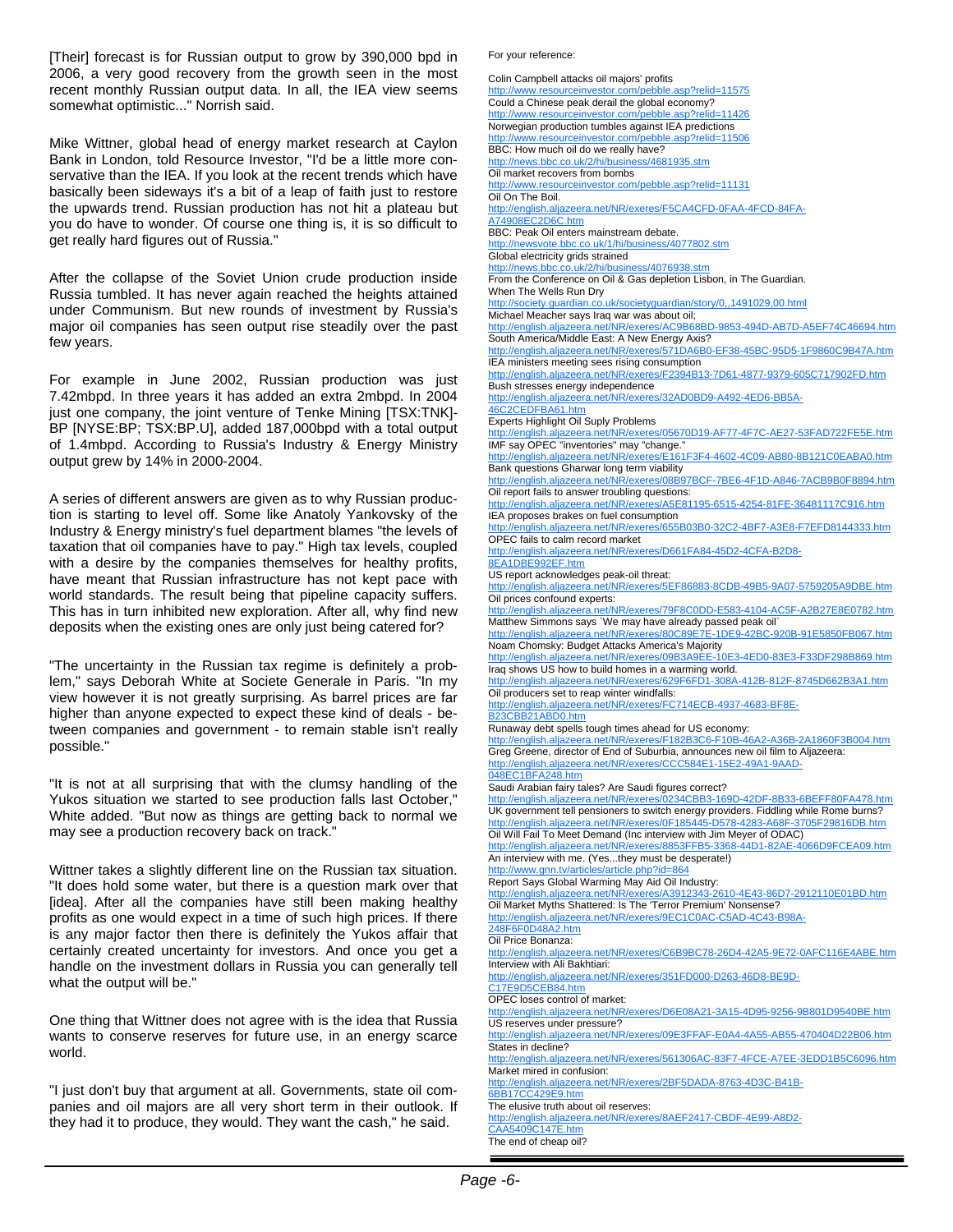# **Rovegate Rovegate**

## **part 2 of 2 part 2 of 2**

## **By Jim DiEugenio**

### **Special to** *From the Wilderness*

*August 9, 2005 1500 PST (FTW)*: **I**n the first part of this article I outlined the "working background" to the investigation of Special Counsel Patrick Fitzgerald. Ostensibly hired to investigate the exposure of CIA undercover officer Valerie Plame, Fitzgerald has uncovered the apparatus used to manufacture the false pretenses for the American invasion of Iraq by the PNAC/ neocon cabal in control of the White House. This constitutes an investigator's relevant and working background. I will now outline who I believe are the prime figures in his investigation, the suspects he has cases against, some of the evidence, and some of the charges he may be able to draw up.

Let's begin with Robert Novak, the man who started it all with a column he wrote in July of 2003 exposing Plame. Many have asked: Why did Fitzgerald charge reporters Matt Cooper and Judith Miller, but not charge Novak? I believe Novak has been talking. Which does not mean he will walk. The rightwing reporter has three problems. First he has told different stories about his conversations with "two senior administration officials" and two CIA sources, one official one unofficial. Second, he must reveal his second administration source other than Rove. Third, and probably the most serious: Was Novak part of a *planned* leaking that incorporated a cover story for both the reporter(s) involved and the administration officials? In other words, did someone get in contact with Novak first, tell him to call Rove, tell him what to ask, and alert him what Rove would say in reply, thereby resulting in a story which would reveal precisely what the perpetrators wanted?

There is some evidence for this scenario. First, Rove and Novak have been friends for years, at least since 1992 when Rove was fired during the campaign of Bush Sr. At that time he leaked a story smearing Robert Mossbacher, a financial backer of Bush, to his pal Novak. They then both tried to lie their way out of it. Also, the reported reply by Rove to Novak is interesting. Novak says he got the information about Plame from another source first. He then repeated it to Rove who said, "Oh, you heard that too." This response suggests that Novak was attempting to provide Rove with a built-in legal defense. For if this actually occurred then Rove did not *provide* the information exposing Plame to Novak; he merely confirmed it. Thus, at trial Rove would have some form of a technical defense. The problem here for Novak is that if this is what he did, and Fitzgerald can pierce it, this would open him up to charges of conspiracy and obstruction of justice.

This brings us to another journalist, the one who is already in jail. The case of Judith Miller is more fascinating than Novak's. And, as I will try to explain here, it is probably even more important to Fitzgerald. To fully understand that potential importance, we must digress a bit to fill in some history about the celebrated and controversial *New York Times* reporter. And we must go back even farther than the Bush family wars against Iraq.

In the 1980's, the Reagan administration had their own problems with radical Islam and the Middle East. So National Security Adviser John Poindexter decided to launch a disinformation campaign against a representative of that religion, namely Muammar Gaddafi of Libya. Nine years into her tenure at the *Times*, in 1986, Miller participated in Poindexter's massive campaign of discreditation. According to Bob Woodward who should know — Miller agreed to plant Poindexter's propaganda in her own columns. She wrote that Gaddafi was in danger of being overthrown from within, that he was mentally imbalanced, was a drug addict, and had even come on to her sexually but quickly cooled when she told him she was Jewish. Then, at the time of Gulf War I, she co-authored two books about Hussein. One was on germ warfare, which has always held an odd attraction for her. The other was a biography of Hussein which was co-authored with Laurie Mylroie — which tells us a lot.

In 2000 Mylroie published a clear black propaganda tome called *Study of Revenge: Saddam Hussein's Unfinished War Against America*. The book was published by the American Enterprise Institute. In the acknowledgements, Mylroie thanks John Bolton, Lewis Libby, Paul Wolfowitz and his ex-wife. Richard Perle wrote a blurb for it saying the book was "splendid and wholly convincing." This book supplied the figleaf for the neocon idea that Hussein was the world mastermind of terror. Mylroie blamed Iraq for every anti-American terrorist act of the last decade: even the Oklahoma City bombing. As Peter Bergen wrote in *Washington Monthly* (December 2003), "she is, in short, a crackpot." Then, after 9/11, when Perle and others mustered a huge PR campaign to convince the public that Hussein had something to do with the hijackings, Miller and Mylroie were both associated with Eleana Benador, the huge public relations firm that partly handled that mass brainwashing effort. As part of this campaign, Dick Cheney made a speech on August 26, 2002 denouncing Hussein's efforts to gain chemical and biological weapons. A few days later, Miller co-wrote an article for the *Times* which first set out the whole "aluminum tubes as centrifuges" myth which was used as a prop for the ersatz nuclear arsenal Hussein was building. The same day Miller's article appeared, Cheney was on "Meet the Press" and mentioned her story, giving credit to the *Times* for a scoop.

But it was after the war, in the search for the non-existent WMD, that Miller's true identity came through: in the *Washington Post* (June 25, 2003), Howard Kurtz wrote that Miller was embedded with the Pentagon's MET Alpha group which was the team sent to hunt down the WMD. Donald Rumsfeld himself signed off on this assignment for Miller. One officer said she almost ended up "hijacking the mission." How? By threatening to go to Rumsfeld or the *Times* if she did not get her way in the search. She was even allowed to sit in on the interrogation of Hussein's son-in-law. At the end of the mission, she was at the ceremony to promote the warrant officer of MET Alpha, one Richard Gonzalez. She even pinned the new bars on his uniform.

So, to an even greater extent than Novak, Miller is a reporter who is not a reporter. She is so far inside the administration that she can fairly be called a participant. Which is why she is in jail. The key to what Fitzgerald is up to is contained in one of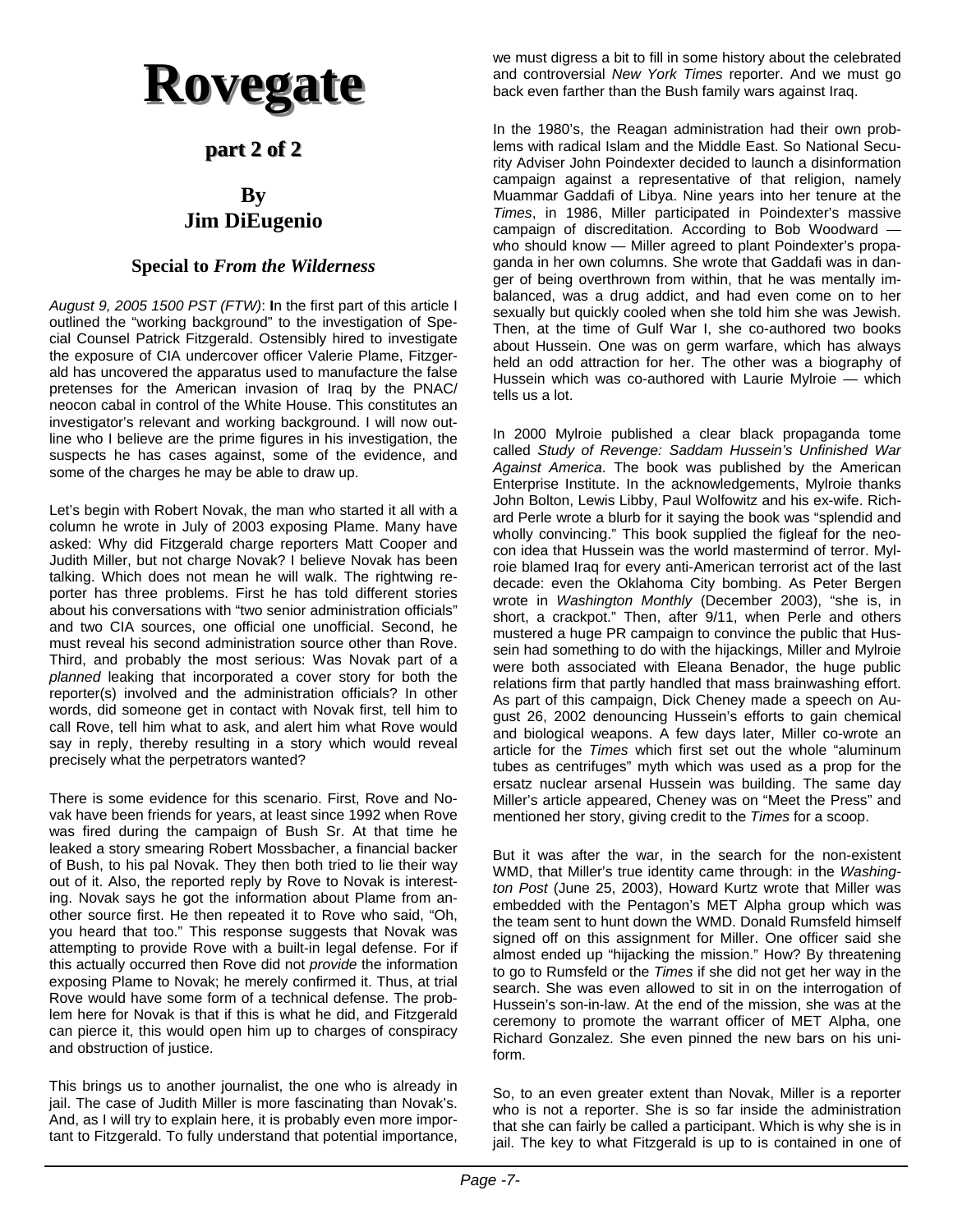his court filings on the Miller case. There he has alluded to the fact that if Miller does not talk by the time the grand jury term is over, he is contemplating changing her civil contempt charges to criminal contempt. That is a much more serious offense which necessitates a jury trial and could put her behind bars for years, maybe even decades. Why? Unlike Novak, or Cooper, Miller never wrote a story about Plame; indeed, no colleague at the *Times* over the past two years has suggested Miller was even actively working on a story about Plame (*Editor and Publisher*, 7/12/05). Yet Fitzgerald has her in prison. So there must be activities outside her actual writing efforts that make her so suspicious.

Every journalist that Fitzgerald has called has eventually talked. This includes Walter Pincus, Tim Russert, and eventually Matt Cooper. This was done by the source waiving the confidentiality privilege in either a general or a specific way. But not Miller. In fact, when she was called to testify, not only did she refuse to talk, she did not even show up. Why? It is hard to believe she is protecting her source since, for example, Fitzgerald did not make Pincus name his source. He already knew the source since he has all the datebooks and callbooks from the White House. Pincus testified as to the date, time, and information. Fitzgerald then matched it up. Miller won't do this. She chose jail. In my view, this strange and singular choice has little to do with her *First* Amendment freedom. She does not want Fitzgerald to force her to invoke the *Fifth* Amendment.

There are eight redacted pages in Fitzgerald's filings that reportedly concern Miller, and perhaps Rove (Ibid). Never seen by the public, they have convinced four courts to uphold the contempt charge against Miller. According to *Newsday*, Miller had a meeting in Washington with an unnamed government official on July 8 th, two days after the publication of Wilson's NYT article which partly contradicted her own writings. The only paradigm that explains Miller's obstinacy is that, on that date, she was not really reporting on Wilson and/or Plame. She was acting as either a source or a conduit for the Plame exposure. Reporter Steve Clemons has revealed (*The Washington Note*, 7/22/05) that John Bolton was a regular source for Miller's *New York Times* WMD and national security stories. If Bolton, or Libby, was the unnamed official who passed on the Plame/ Wilson info then this would explain Rove's convenient memory lapse about the reporter who first alerted him as to Plame's status as Wilson's CIA wife. Rove's original source may have been Miller. Needless to say, if this (or a similar scenario) is correct, Miller is part of a conspiracy, and she has obstructed justice by concealing a carefully pre-planned national security leak. Perhaps Miller will not talk because she understands that the rules of evidence change in a conspiracy case. Her testimony and evidence may then be imputed to other coconspirators. This is why I think Fitzgerald is threatening her with a criminal trial and a long jail term.

Karl Rove is likely part of that conspiracy. Fitzgerald seems to think so. Rove has appeared before the grand jury three times, has been informally interviewed by prosecutors twice, and has been interviewed by the FBI twice. But let us consider some of his public statements first to show why he is, for now, at the center of the probe. For a reputedly smart operator, Rove has said some dumb things. On September 29, 2003 he was asked by ABC News, "Did you have any knowledge or did you leak the name of the CIA agent to the press?" He replied he didn't. Almost a year later, on August 31, 2004, on CNN when asked a similar question he said, "Well, I'll repeat what I said to ABC

News… I didn't know her name. I didn't leak her name." In October of 2003, White House press secretary Scott McClellan was asked if Rove and two other administration figures had ever discussed Valerie Plame with any reporters. He said he had spoken with all three, and "those individuals assured me they were not involved in this." The other two were Lewis Libby and Elliot Abrams.

We now know that Rove lied in all three instances. In its issue of October 6, 2003 *Newsweek* reported that Rove had called up Chris Matthews of MSNBC's "Hardball" and told him that Wilson's wife was "fair game." Andrea Mitchell of NBC told Joe Wilson something similar. Clearly Rove and Libby were in overdrive against Wilson and were more than willing to use his wife's Agency status to discredit his trip to Niger. But as Robert Parry has pointed out in "The Consortium" (7/19/05), Rove told Cooper a couple of things that may be even more interesting to Fitzgerald. He stated that "material was going to be declassified in the coming days that would cast doubt on Wilson's mission and his findings." This apparently refers to the classified information he told Novak. He then closed with, "I've already said too much." To a prosecutor, that statement indicates "consciousness of guilt." Rove seemed to know he had gone too far.

In addition to the charges I mentioned above, Rove has clearly broken his White House Nondisclosure Agreement, and violated the 1917 Espionage Act. According to Murray Waas in *The American Prospect* (3/8/04), he lied to FBI agents. He told them he only circulated information about Plame *after* he read it in Novak's column. This is another chargeable offense. According to reporter Richard Keil (*Bloomberg News Service*, 7/21/05), in one of his first interviews with Fitzgerald, Rove told the counsel that he learned about Plame's CIA status through Novak, which is not his current story and may make him liable for perjury. Finally, he has probably violated the Intelligence Identities Act of 1982.

So: why hasn't Rove been asked to resign? Certainly, this would relieve some of the pressure on the White House. Something he did right after hanging up on Cooper may explain it. He e-mailed Stephen Hadley, then Deputy National Security Adviser to Condoleezza Rice, and reported on his conversation with Cooper by ambiguously saying he did not take the bait when Cooper suggested that Wilson's column had hurt the administration (which it clearly had). But why would Rove be reporting to the Deputy National Security Adviser about his conversation with a reporter? Because Hadley was part of the Iraq Study Group: the black propaganda shop I mentioned in my previous article. Although meant to create news stories in support of the war, it clearly had a counter-intelligence capability and function.

How long did it take Fitzgerald to figure out how Rove fit into the ISG, and that Rove was his path to the higher-ups? He convened his grand jury on January 21, 2003. On January 23 rd, Mary Matalin was called. Matalin was a member of the ISG (the others were Karen Hughes, Jim Wilkinson, Nicholas Callo, Rice, Hadley, and Libby.) She was also described as a former counselor to Cheney. And this is where things get interesting. In his grand jury testimony, Rove has reportedly said that he saw no classified document on Plame (*Washington Post* 7/17/05). This may be true, because although others in the group probably had Top Secret clearance (e.g., Hadley, Rice, and Libby), political operatives like Matalin, Hughes, and Rove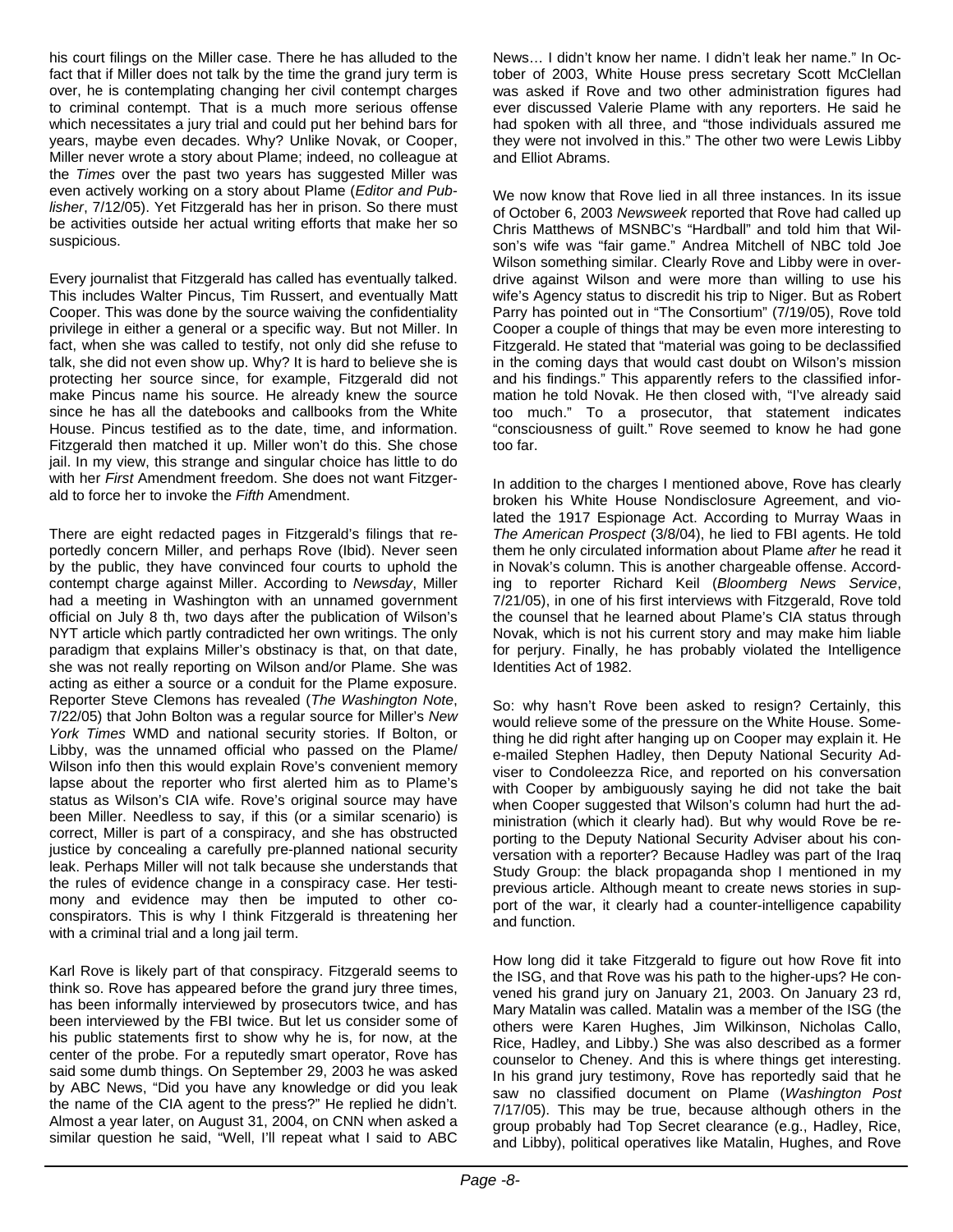likely did not. This leads to what Fitzgerald seems to think is the origin of the classified information about Plame.

When Wilson was first recruited for his trip to Niger he met with several people from the CIA and the State Department. After Wilson agreed to the mission, the State Department representatives made notes on what had happened. These notes were turned over to their Department of Intelligence and Research (INR). In the following year, when Wilson began to appear on television and be anonymously sourced in newspaper and magazine articles, these notes were transferred into a three page memorandum, which featured one paragraph on his wife. That paragraph was clearly marked "Secret" — since she was a covert officer — and contained the (false) information that Plame had convened the Niger meeting and that it was her idea to dispatch Wilson. It is almost exactly that false information that was relayed to Cooper and Novak via Rove. Originally sent to Undersecretary Marc Grossman on June 10 th, the memo was redated and readdressed to Colin Powell on July 7 th after he heard about Wilson's column of the previous day.

But recall, Novak used Valerie Wilson's maiden name. Reportedly, that is not in the INR memo. So where did he get it? He might have dug it up somehow himself, which is what he seems to be saying now (*New York Times* 8/2/05). But at the time he was saying something else: "I didn't dig it out, it was given to me. They thought it was significant, they gave me the name and I used it." (*Newsday*, 7/21/03). So likely he got it from his other "senior administration official." According to Wilson's book, *The Politics of Truth*, in March of 2003, after Wilson appeared on CNN criticizing the just-launched invasion, Cheney's Chief of Staff Libby convened a meeting to start a dossier or "work-up" on Wilson (p. 452). Wilson states that John Hannah, who worked for Cheney, and David Wurmser, who worked for Bolton, were in on this assignment.

Fitzgerald seems to have been onto this quite early. In a report issued last year (2/5/04), Richard Sale of UPI wrote that officials have "developed hard evidence of possible criminal misconduct by two employees of Vice President Dick Cheney's office related to the unlawful exposure of a CIA officer's identity last year. The investigation…could lead to indictments…." The report names Hannah and Libby as the two Cheney employees and says that officials are pressuring Hannah with the threat of a long sentence if he does not turn over his superiors. Those superiors would be Libby and the Vice President himself.

How much pressure can be put on Mr. Libby, who was Matt Cooper's second source after Rove? Both Libby and Rove have said that when they were told about Valerie Wilson being in the CIA, they replied, "Oh, you heard that also?" They have both said they heard it from a journalist first. Rove cannot recall which one. Libby has said it was from Tim Russert, but Russert has denied this. And if Libby started the dossier "work-up" in March of 2003 it would be hard to believe that four months later he needed a journalist to tell him who Wilson's wife was.

It was Cheney who started the drumbeat about Hussein's quest for nuclear weapons back in the summer of 2002. According to the Downing Street Minutes of July 23, 2002 , that is when the compact between England and the US was made. The war would be justified around WMD and an ultimatum to Saddam would allow the UN inspectors back in. Which in turn could allow "legal justification for the use of force." Reportedly, Cheney

told some congressional leaders at the time, that it was not a matter of *if* the US would attack Iraq; it was a matter of *when* it would occur. The hot button word "uranium" was always integral to this effort. In propaganda terms it was more potent than 'germ warfare" or "chemical weapons." From the word uranium, you could then make the dramatic leap to "mushroom cloud," which the Cheney/Rumsfeld ISG decided to do in order to give a Cold War-style potency to an unfounded allegation. But to do this, for both England and the US, it was necessary to have a claim to stake it on.

According to *The New Yorker* (10/27/03), the first reports of the mythical Niger "yellowcake" appeared in Cheney's office in late 2001. They would be knocked down by Niger ambassador Barbara Owens-Kirkpatrick, then by general Carlton Fulford on a military mission in Niger, and then by Wilson's 2002 mission. Incredibly, in spite of all this, the administration pleaded ignorance to all three reports. The claim was *still* used throughout the rest of 2002. Even though, by then, it had been questioned further by the CIA, the State Department, and — as we shall see — an Italian reporter. After six discreditations, the administration *still* pleaded ignorance. But they knew they had to change the dressing a bit. So it was used by Bush in his 2003 State of the Union Address via the infamous British intelligence dossier, which simply supplied a different binding for a dubious story. And when Wilson put the final kibosh on it with his *New York Times* column, they went after him with a vengeance. Clearly, Cheney and Bush saw the Niger story as central to scaring the public into accepting this war, or else they would not have revived it so many times. By all accounts, the documents were so poorly forged that they could not possibly have fooled a professional analyst. This is why I do not agree with those who postulate that the CIA forged them.

Most politically astute observers know that Karl Rove is sometimes referred to as "Bush's Brain". But fewer know that, as far as foreign policy goes, Rove's brain is Michael Ledeen (*Asia Times* 6/26/03). This arresting fact was belatedly revealed by the *Washington Post* when Bush promoted Rove to some foreign policy coordination functions in late 2004. I say belatedly because the two appear to have met after Bush's disputed election/appointment in 2000. This is arresting because Ledeen is considered radical even by some neocons. He first came to national attention by initiating, along with his arms dealer friend Manucher Ghorbanifar, the reported basis of the Iran/Contra scandal — the idea of trading arms for hostages. He urged the US to invade Iraq by saying that Americans "were a warlike people and we love war. What we hate is not casualties but losing." ( *Boston Globe* 10/10/04) Suspected of being a double agent for Israel, Ghorbanifar is a hardline Zionist and anti-Arabist who proposes a U.S. invasion of Syria, Saudi Arabia and his native Iran. In fact, he is already campaigning for a war against the last. For Ledeen, Iraq is just one step along the way to American hegemony over the Middle East. One of his closest friends is Richard Perle. Three of his contacts within the administration are Libby, Doug Feith, and Abrams. Fittingly, he loves Machiavelli and he has a strong interest in Italian history and culture. In the seventies, he was Rome correspondent for *The New Republic*. At that time he apparently developed some rightwing connections to Italian intelligence (SISMI), and paraintelligence, the notorious Propaganda Due Masonic Lodge.

Rocco Martino was a former employee of both of these organizations in 2000. Recently fired by SISMI, he went to the French and told them he would freelance for them by monitoring the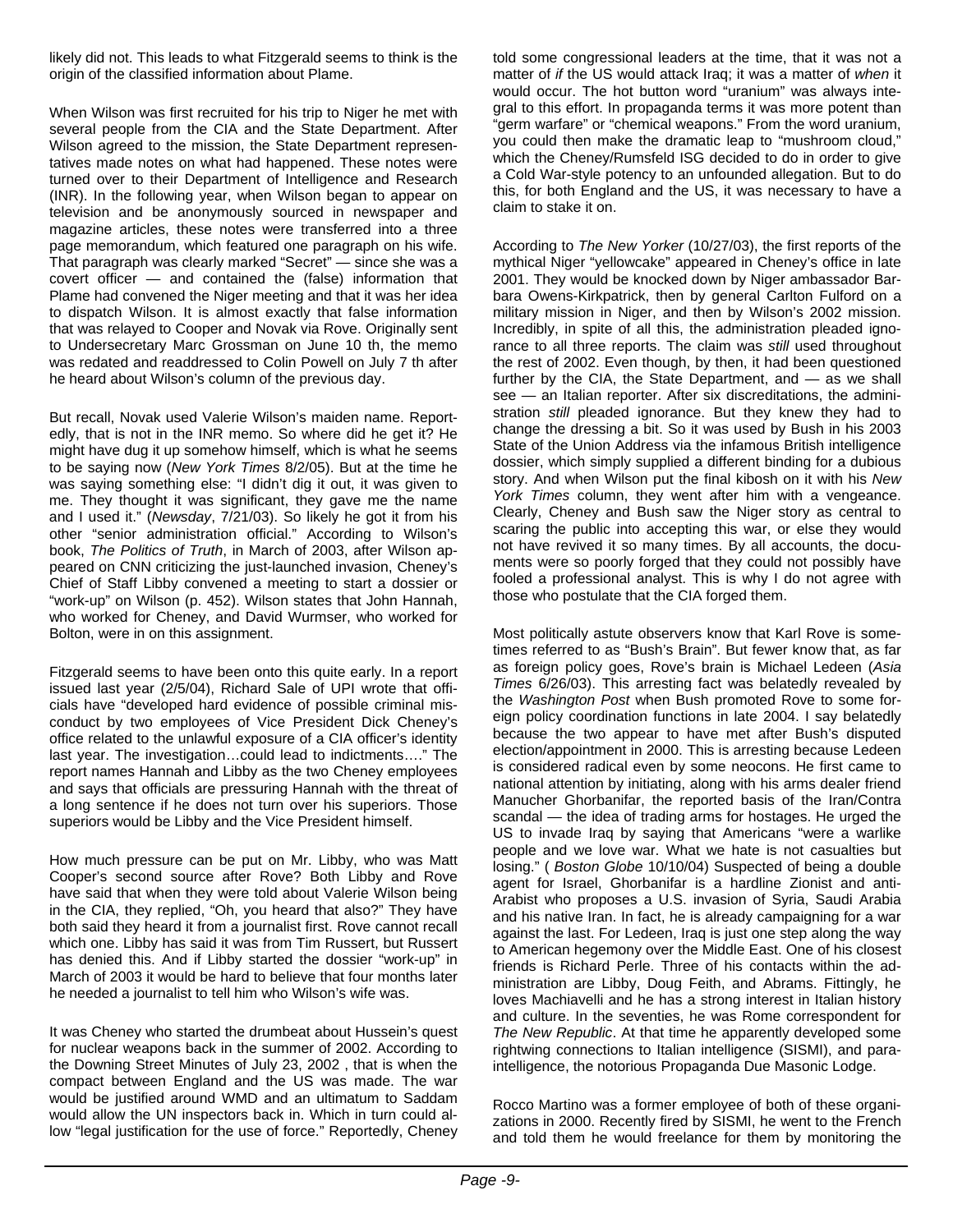running of arms, both conventional and unconventional, out of Africa. The French gave him a handler in Brussels and asked him to focus on their former colony of Niger which had two uranium mines under the control of the giant French company Cogema. Shortly thereafter, Martino developed a contact only referred to as a lady at the Niger embassy in Rome. The lady gave him some papers indicating that Iraq's ambassador to the Vatican had been planning to expand trade with Niger. According to at least one report, this information got to Vice President Cheney. The French then asked Martino for more information.

In early 2001, there was a break-in at the Niger embassy. Documents and files were stolen. And curiously letterheads, stamps, and seals. In October of 2001, Martino, through the mysterious lady, now received a folder of documents, including the set which said that Iraq was now seeking shipments of uranium from Niger. Martino forwarded these to his French contacts and also to *Panorama* magazine, owned by Bush ally and Italian president Silvio Berlusconi. Martino later commented, "SISMI wanted me to pass on the documents but they didn't want anyone to know they had been involved" (*Financial Times*, 8/2/04). *Panorama* gave one copy to a reporter of theirs, and said they would send another copy to the U.S. through the American embassy.

But according to *The New Yorker* (10/20/03), the documents were never examined at the embassy. They were passed directly to Washington. Once in Washington, they were sent by the CIA to the Pentagon, where they were supposedly accepted as genuine. This is hard to believe. One CIA officer said they looked like "Somebody got old letterheads and signatures and cut and pasted" (*New Yorker* 3/31/03). Further, some of the letters were signed by officials of Niger who had been out of office for a decade. And some of the handwriting of government officials did not match up (Ibid). Also, the amount of uranium involved, 500 tons, could not have been secretly spirited out of the French-controlled mines. And as previously noted, General Carlton Fulford found the report to be spurious after going to Niger (*Washington Post* 7/15/03). So, if the Pentagon found it credible, it must have been through Douglas Feith's OSP.

Michael Ledeen is a friend of both Feith and his assistant Harold Rhode. According one report (*Washington Monthly* 9/04), Feith hired Ledeen to work as a consultant for OSP in 2001. One of the reasons his friend Ghorbanifar lost the confidence of the CIA was his tendency to create false intelligence, including forged documents. One of the most curious aspects of the phony documents is that they discuss some kind of military campaign against major Western powers by both Iraq and Iran that was being orchestrated through — of all places — the Niger embassy in Rome (Senate Intelligence Report, p. 58). This wild idea of an Islamic campaign against the West, which necessitates preemption, is a favorite theme of the neocons especially Ledeen.

At about this time, in late 2001, Ledeen was meeting in Rome with the head of SISMI, the Italian Defense Minister, Rhode, Larry Franklin, and Ghorbanifar (Mr. Franklin, also of OSP, is now accused of giving classified information to the Israeli front group AIPAC). The ostensible subject was Iran, but Ghorbanifar admitted to *Newsweek* (12/22/03) that Iraq was also discussed. This meeting was arranged outside of normal channels: neither the CIA nor the State Department was aware of it (*Washington Monthly* 9/04). When the CIA and the U.S. ambassador to Italy complained to Rice, her deputy Stephen Hadley sent word to Feith and Ledeen to stop the meetings. But the meetings did not stop. Gorbanifar's colleagues, an Egyptian and an Iraqi, briefed an American official about the situation in Iraq, which the arms dealer said turned out just as he said, almost word for word. Ledeen arranged a third meeting, again going through mysterious channels. When the administration tried to explain these meetings as "chance encounters," Ghorbanifar laughed at the idea. "We had a prior agreement. It involved a lot of discussion and a lot of people... we gave him the scenario, what would happen in the coming days in Iraq. And everything has happened… as we told him" (Ibid).

The above evidence is strong enough to have persuaded former CIA officers Ray McGovern and Vince Cannistraro that Ledeen and his colleagues originally forged the Niger yellowcake uranium documents. Needless to say, if this is so, it would demonstrate that the Iraq War was a fabrication from its inception, even before 9/11. It would also explain another oddity: Pat Buchanan's complaint that the administration has not shown enough outrage over the discovery of this forgery.

I have explained above why I think the Fitzgerald investigation poses a real danger to the White House. Which is not to predict with certainty that this Special Counsel proceeding will do to Bush what a previous one did to Nixon. The balance of power is not there yet. In fact, Senate Intelligence Chair Pat Roberts had already announced he wants to review the Special Counsel investigation "who has been investigating the Plame case for nearly two years" (Reuters 7/24/05). Since Roberts is a shameless water carrier on Iraq for the White House, this is clearly the first shot across the bow for Fitzgerald. In fact, there may have been some technical violations of the Special Counsel law when Fitzgerald was appointed; the counsel should have been selected from outside the government, and his new charge was supposed to take precedence over his professional life. Yet he is still the U.S. Attorney for Northern Illinois. This could be cured by letting that position expire in October. There will be other attacks on Fitzgerald, as there were on Lawrence Walsh. He's cutting too close to the bone.

It is interesting that the new Republican candidate for Bernie Sanders' Vermont congressional seat is running on a platform to impeach Bush. It is also interesting that in Cincinnati, a conservative Democrat, Paul Hackett is running a close race against his opponent in an overwhelmingly GOP area. This bodes ill for Bush and Cheney for next year's elections. If the elections next year are honest (or indeed, if they are rigged in the *Democrats'* favor this time), and the Democrats take back Congress, I see no reason why impeachment should not begin.

I have tried to show here the three basic elements necessary to prove criminal conspiracy: a viable working background that shows the links between the conspirators; a provable intent, and if possible, motive for the crime; and the demonstration of specific acts (and if the enterprise was successful, a result) in furtherance of the conspiracy. The combination of the Downing Street Minutes and Fitzgerald's investigation provides clear and convincing evidence to establish such an enterprise. It is clear that from April of 2002, the British cooperated with Bush to fabricate the war, and people like Clare Short and Jack Straw and Richard Dearlove will be valuable witnesses in an impeachment hearing. So would have the late Dr. David Kelly, one of whose final messages was reportedly directed to Judith Miller.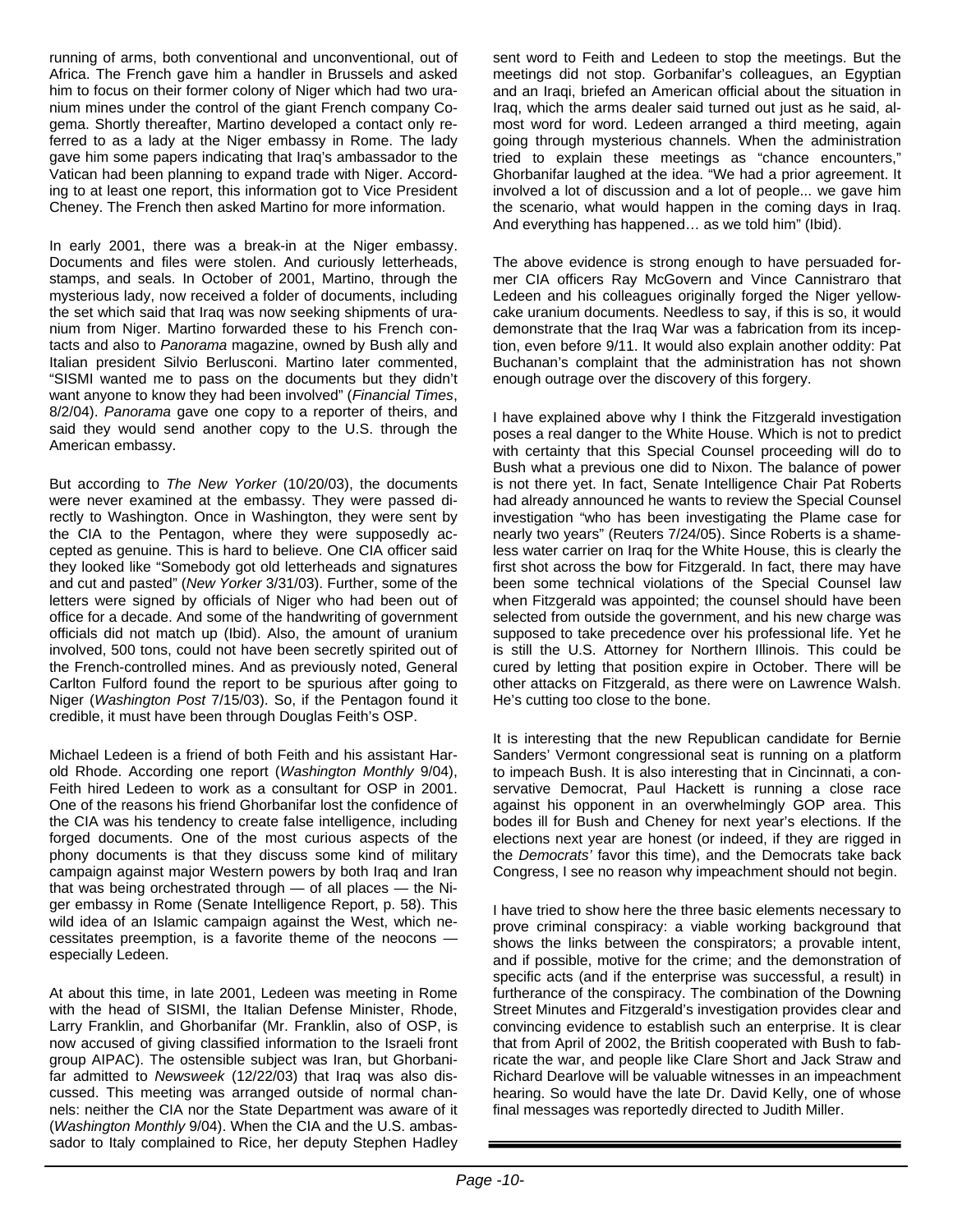## **A HALF-TRUTH IS STILL A LIE**

## **By Michael C. Ruppert**

I had a horrible experience the other night. It was brief but it knocked me on my butt for a second. We were at my engagement dinner (that's right, I'm getting married to a wonderful woman next Spring). One of our guests looked at me and said, "You know, I just don't believe in Peak Oil. It's in the media every day now and I never believe what I see in the mainstream media."

#### Ouch!

It was not the time to talk back. That night was a celebration with a wonderful group of friends. Maybe now I can say what I was thinking. The following story from the *Financial Times* makes it essential.

Look, you have no idea how hard so many people have worked to get Peak Oil into the mainstream media; or for how many years; or at what price. I am a newcomer. I've only been at it for about four years. M. King Hubbert started in 1956. Ken Deffeyes, Colin Campbell, Richard Duncan, Walter Youngquist, Jay Hanson and others have been trying to get people to listen for decades.

It's easy to admit something that can no longer be concealed: the proverbial elephant in the room. But to admit only half the truth is a damnable lie and it further endangers the lives and safety of billions and I'll be damned if I'll shut up or be politically correct.

Big Oil tells us that actual peak is further away than we know it to be. And the fact that in some cases they are even acknowledging a possible peak in three to five years means that it's probably here right now. Remember Karen Silkwood?

Big Oil tells us that the problem is basically solvable. It is not. In the present reality, mankind is faced with only a partial chance of success in a desperate bid to soften the blow.

Big Oil makes this startling admission now, when just two years ago their annual reports to shareholders and press releases painted a completely different picture. In fact, they flatly contradict what Big Oil is saying today. Do the shareholders care? If we had a real SEC, it might care. *Hail Caesar!*

Big Oil tells us this now, when they are sitting – and I mean sitting – on mountains of cash that could actually be saving lives. It was Big Oil that lobbied to have American mass transit systems ripped up and destroyed in the 1950s. It was Big Oil and chemical companies like Monsanto that laid waste our farmland and our seed stock. Monsanto and other large corporations have actually patented living things. It was Big Oil that took away the American people's basic knowledge of farming and gave us unfarmable pavement. It was Big Oil that unleashed a global warming which now breathes down our necks like a hungry Saber-toothed tiger.

Noticed any hurricanes lately? Been a little warm this summer?

Heard of any blackouts anywhere? If this winter is cold you'd better know something about cold weather survival and candle making. Global warming does that by the way. It starts Ice Ages that spread rapidly. *FTW* will soon be offering a book for sale that shows that one ice age cold snap enveloped Europe in less than a year about 11,000 years ago. The book is dramatically understated about "anthropogenic" tinkering with the environment. Mankind is, at minimum, accelerating a mechanism that was already in place.

My fiancée, who is finishing a Master's degree in Ecological Agriculture, casually said something to me yesterday, almost in passing. It was profound:

"Isn't it possible that Mother Earth is developing a fever to rid herself of an infection?"

In a slightly more rational world, Big Oil's money could be providing tax write-offs while at the same time being poured into a crash program for "remedial" energy sources before it's too late. That money could be used to rebuild America's railroads. That, more than anything, could save tens of millions of lives in the next fifteen years.

Nothing will replace oil and gas and we are now seeing that clearly. There is no more serious oil left to find or extract, even at a ridiculous cost. Has anyone noticed that the whole world is rushing to buy into the Canadian tar sands? China is already there. Now France's Total is buying in. If there were anyplace else to go for oil, people, countries and corporations would be rushing there. We need three new Saudi Arabias today just to replace the impossible-to-hide-anymore global decline rates, especially in Norway, Indonesia and Mexico. They aren't there. The world has not discovered a single 500 million-barrel field for more than two years. A 500 million barrel ("mega-") field is conservatively just 1/500th of the estimated oil in Saudi Arabia that might be recoverable as of today.

Big Oil is lying about a lot. Most assuredly it will do everything possible to conceal and mislead about its responsibility for placing the entire human race in jeopardy and getting us into this mess in the first place.

Or, when the new energy bill is signed by George W. Bush, Big Oil might just start buying up (along with Warren Buffet) every major power and water utility in the country. They will be allowed to do that now for the first time since the Great Depression. Then – with the help of PROMIS software – Big Oil just might shut off the power selectively to any Enemies of the State it wishes: especially those who are too loud.

This new advertising is bullshit and no one should mistake it for any kind of victory or any reason to slack off and take a break.

— Michael C. Ruppert

## **Big Oil warns of coming energy crunch**

Carola Hoyos in London August 4 2005 http://news.ft.com/cms/s/7af6dc38-050c-11da-97da-00000e2511c8,ft\_acl=,s01=1.html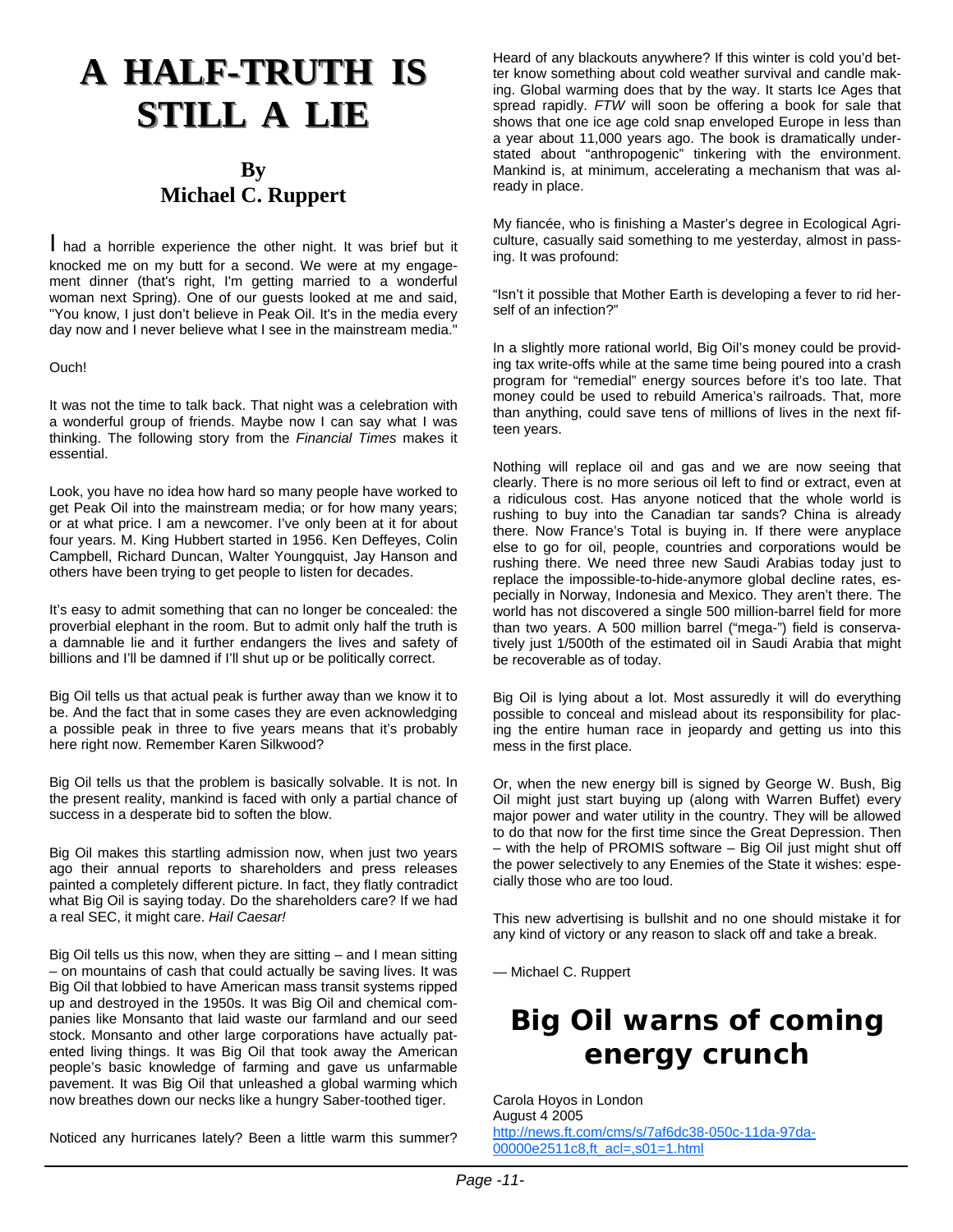International oil companies have advertising campaigns warning that the world is running out of oil and calling on the public to help the industry do something about it.

Most of the executives of the world's five largest energy groups generally maintain that oil projects are viable with the price at which they test a project's viability is within the around \$20 a barrel. range. But their advertising and some of their companies' own statistics appear to tell a different story. [*FTW* reprints this damaged paragraph exactly as it appears on the *Financial Times* website. – *FTW*]

ExxonMobil, the world's largest energy group, said in a recent advertisement: "The world faces enormous energy challenges. There are no easy answers." And the companies' statistics back up the sentiment. In *The Outlook for Energy: A 2030 View*, the Irving, Texas-based company forecasts that oil production outside the Organisation of the Petroleum Exporting Countries, the cartel that controls three-quarters of the world's oil reserves, will reach its peak in just five years.

Chevron, the US's second-largest energy group, sends a similar message, but goes two steps further. "One thing is clear: The era of easy oil is over. We call upon scientists and educators, politicians and policy-makers, environmentalists, leaders of industry and each one of you to be part of reshaping the next era of energy. Inaction is not an option," was the message in a recent advertising campaign. The company has even set up a website, www.willyoujoinus.com, warning of the pressures of high demand and fewer fields and offering a forum of discussion.

A recent simulation exercise showed that, even with passage of an energy bill, the US has few tools to counter a sudden reduction in supply.

One senior executive at an oil company not involved in the advertising campaigns speculated that his counterparts were attempting to buy themselves some slack to go after the messier, more expensive, dirty oil. Another executive said it may buy some sympathy for the difficulty many companies are having in growing developing [sic] their production and reserves.

Total, the French oil company, this week made the latest acquisition in Canada's vast Athabasca oil sands, where companies are extracting extra tar-like bitumen from sand in an expensive and environmentally tricky mining operation.

Yves-Marie Dilibard, Total's director of communications, explaining the logic behind its campaign, said: "Tomorrow's energy needs mean developing new energy techniques, going further and deeper in the search of oil and gas. That's at the heart of Total's work today."

Royal Dutch Shell and BP, Europe's biggest energy groups, have recently felt the effects of venturing into more difficult frontiers. Shell was forced by environmentalists to reroute a pipeline that threatened rare whales in Russia's arctic and last month warned of a \$10bn (€8bn, £5.6bn) cost overrun at its Sakhalin project there. Meanwhile, BP battled with a platform in the deep waters of the US Gulf of Mexico that was severely bent by hurricane Dennis.

In its advertisements BP touts new energy alternatives, while ExxonMobil, which has unapologetically abandoned alternatives that have not been profitable, says in one advertisement: "Wishful thinking must not cloud real thinking."

But answering the concerns of the consumer, even about the possible shortage of oil, is not the primary job of an oil company. Its most important stakeholders are its stock shareholders, some of whom have been left perplexed by the advertisements after hearing an altogether different message at last week's earnings conferences.

Neil McMahon, analyst at Sanford Bernstein, said: "We think these messages are at odds with the comments normally made to investors regarding future oil prices and the ability of producers to meet demand, and we wonder if perhaps those messages are actually a better indicator of the companies' thinking."

Consumers are also not the primary concern of an even more important group: the national oil companies of producing countries, such as Saudi Arabia. The kingdom has as its first priority its growing population and the stability of the regime. This – together with the increased difficulty of finding new oil – is part of the reason for the capacity crunch, analysts and executives agree.

No amount of advertising is likely to change that dynamic.



### **"Peak Oil - Imposed By Nature" (DVD)**

**Produced/Directed by Armund Prestegard**

Featuring interviews with Colin Campbell, Mathew Simmons, *FTW's* Mike Ruppert, and Chris Skrebowski, *Peak Oil - Imposed by Nature* is one of the first films on the subject to clearly and succinctly address

economic and geological issues.

With a running time of 28:30 this is a broadcastready product. The version offered by *FTW* also includes an additional 18 ½ minutes of interviews with Campbell, Simmons and other key figures.

"Armund Prestegard makes watching information on a scary subject a treat. This is the perfect way to expose someone to Peak Oil for the first time."

- Mike Ruppert

**This is the first motion picture quality film about Peak Oil! Succinctly exposes the viewer to the issues of Peak Oil.**

### **\*Yours for \$19.95! (+s&h)**

**Go to www.FromTheWilderness.com to order! \*Taxes may apply.**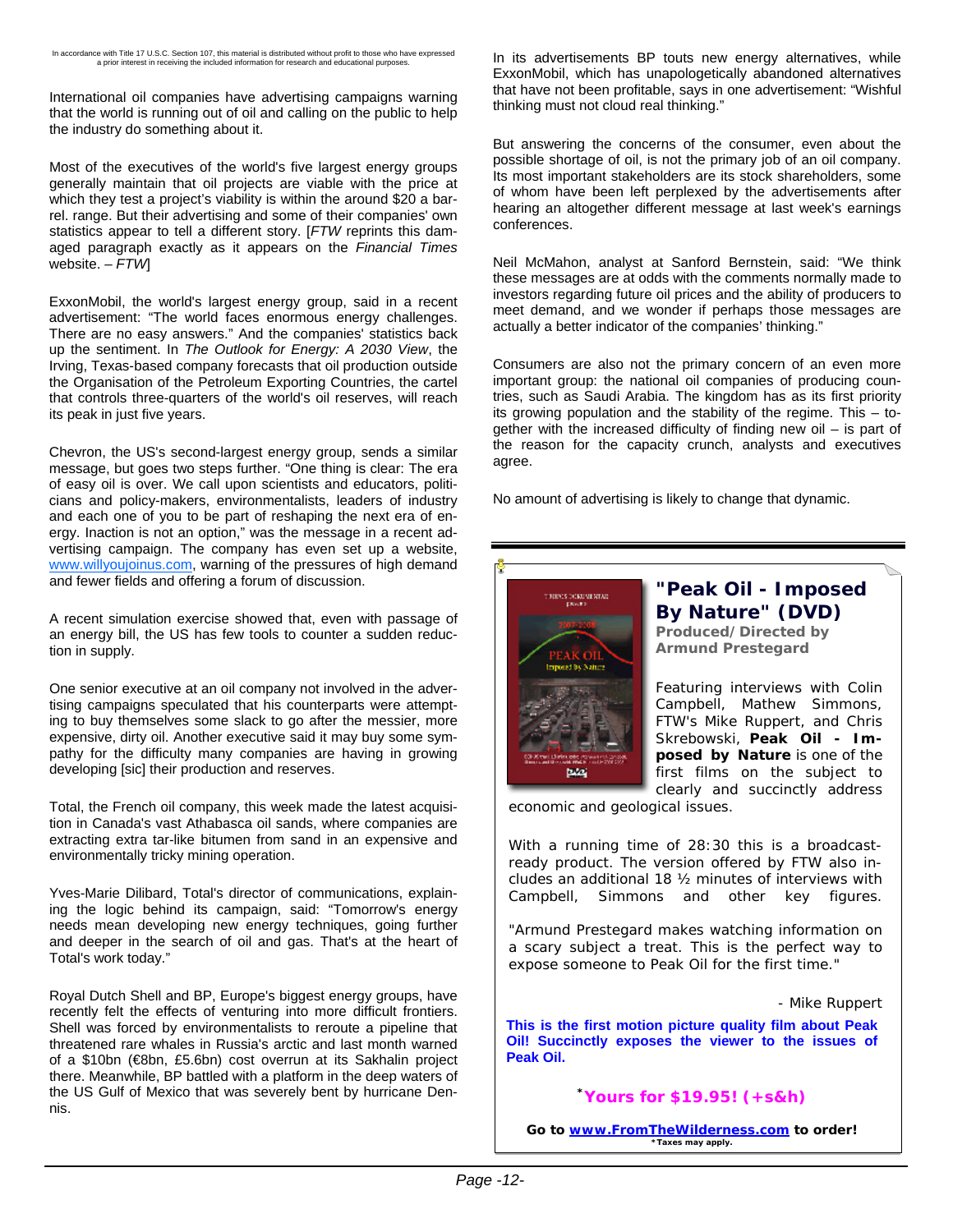## **Cynthia McKinney Brings 9/11 Back to Congress 9/11 Back to Congress**

#### **By Michael Kane**

*July, 2005 1300 PST (FTW)*: **J**uly 22, 2005 marked one year since the Kean Commission published its final report. On this day in the Cannon House Congressional Office Building - where the Kean Commission first gathered - Representative Cynthia McKinney convened an all-day briefing focusing on the truth and lies of 9/11, and how that event has impacted the world we find ourselves in today.



**Front row l to r: Peter Dale Scott, Loretta Napolione, Nafeez Ahmed. Back row, Cynthia McKinney and 9/11 victim Bob McIlvaine who lost a son. Where are the** 

The very same day, Congress renewed the USA Patriot Act.

The event was originally co-sponsored by Representative Raul Grijalva (D-AZ), but according to Jenna Orkin who lobbied Grijalva's office three days later to thank him for his support, the cosponsorship has been withdrawn for "many reasons" without specifying any details. The only sitting Congressperson to attend besides McKinney was Representative Carolyn C. Kilpatrick (D-MI), who stayed for half an hour. Also in attendance were staff members from the offices of Rick Larsen (D-WA), Christopher Shays (R-CT), Carolyn Maloney (D-NY), Zoe Lofgren (D-CA), Michael Honda (D-CA), and Marcy Kaptur (D-OH).<sup>1</sup>

*FTW's* Michael Ruppert, Wayne Madsen, and Ray McGovern made up the panel of experts assembled by Cynthia McKinney's staff to ask questions of the panelists giving testimony. The entire briefing has been placed in the Congressional Record.

Being the anniversary of the commission report, it was fitting for the event to open with a report card issued by those responsible for the creation of the commission in the first place - the "Jersey Girls." These women all lost their husbands in the attacks of 9/11.

But only two of the Jersey Girls were present, Lorie Van Auken and Mindy Kleinberg, together with Monica Gabrielle, who cofounded the Skyscraper Safety Campaign. Van Auken stated she was speaking for the women seated beside her as she proceeded to tear the report's findings to shreds. Her extremely well researched and accurate account hit many facts that *FTW's* readers are very familiar with, but Van Auken referenced two issues in a way the Jersey Girls had never done before.

#### **"Intentional" FBI Failure and 9/11 War Games**

First on Van Auken's list of complaints was the history of FBI Supervisory Special Agent David Frasca - the man promoted after having blocked and thwarted Cowleen Rowley's investigation into Zacarias Moussaoui, the so-called "20th hijacker." When Van Auken spoke to this she detailed the intentional falsification of a FISA warrant request by the FBI. The warrant was subsequently denied. Had it been granted, it would have allowed the FBI to search Moussaoui's laptop, which would have revealed information whose proper use may have prevented 9/11 from happening.



**The three questioners: l to r, Michael Ruppert, Wayne Madsen and Ray McGovern.** (photo: Michael Kane)

It almost sounded as if she was reading from chapter 12 of *Crossing the Rubicon*. From her testimony and the responses to it, it was apparent that all the panel members had read the book. Van Auken then went on to list the other 9/11-related investigations where Frasca acted as a deliberate and monumental roadblock. "FBI Headquarters thwarted their own agents instead of thwarting the terrorists."

The second issue raised by Van Auken and others was the multiple war game exercises being conducted on 9/11.

The Jersey Girls had never publicly commented on this issue before this briefing. Last year, this reporter communicated with Van Auken regarding the 9/11 war games. She had read *The Final Fraud* when it was published by *FTW<sup>2</sup>* and she stated in a private communication at the time that it was "important work." This is where it was first reported that General Eberhart, who headed NORAD on 9/11, refused to comment as to who was coordinating the multiple (now six confirmed) $3$  war game exercises occurring on the morning of September 11, 2001.

One year after the Kean Commission report was published, the Jersey Girls did have something to say.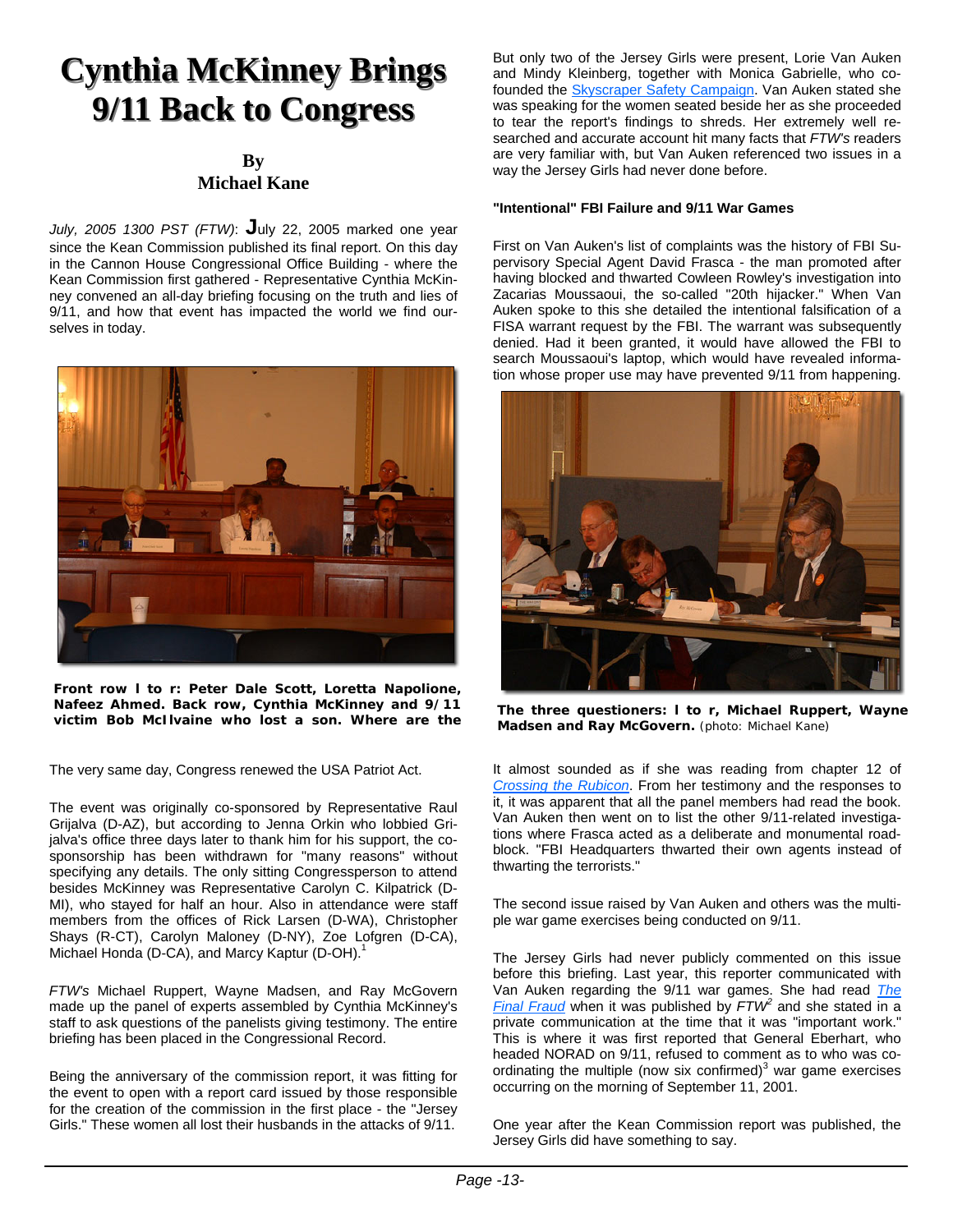Van Auken opened by referring to the report's one and only mention of any 9/11 war game exercise, which occurs in a footnote referring to "Vigilant Guardian." She then read an exchange between the Northeast Air Defense Sector (NEADS) and FAA published in the report regarding the hijacking of Flight 11:

**NEADS:** Is this real-world or exercise? **FAA:** No, this is not an exercise, not a test.

She again quoted the commission's report showing NEADS did not know the correct locations to which fighter aircraft should be scrambled. There was discussion of "Phantom Flight 11," the offcourse flight headed to the Pentagon which the FAA repeatedly referred to as Flight 11 in their communications with NORAD. But Flight 11 had already crashed into the first Tower much earlier.

Van Auken noted General Eberhart's statements to the commission in which he claimed that it took only 30 seconds for NORAD to realize the events unfolding on 9/11 were not a test, and that the exercises helped NORAD respond quicker that day. The Jersey Girls rightly dismissed Eberhart's statement as entirely unsupported. Van Auken stated:

"General Eberhart's claim that the military exercises somehow made the military better prepared on 9/11 does not ring true. Instead, it appears that the concurrent military exercises completely confused everyone."

This is precisely *FTW's* position.

Ruppert asked the first question of the day to the Jersey Girls. He made note of the fact that the commission report refers only to one exercise, Vigilant Guardian, leaving out (at least) four other confirmed, named, and concurrent Air Force exercises running that day. He also pointed out that Vigilant Guardian was not a Cold War exercise as the report states, but rather a hijack drill and reminded everyone that the official NOARD web site posting for an exercise named Northern Vigilance flatly contradicted the Commission's findings. Then he mentioned Vigilant Warrior, which was named in Richard Clarke's book *Against All Enemies* and pointed out that it had been confirmed as a *live-fly* hijack drill<sup>4</sup> which, again, was not mentioned in the commission's final report.

Ruppert commented on the Jersey Girls' choice of words, which has changed considerably since last year. They have gone just a little bit further. Where they used to leave the question as to the intent of government officials who they said "failed us" on 9/11, they now used the words "intentional" and "deliberate" in describing actions of the FBI and CIA, and in describing the misleading public statements of Condoleezza Rice.

Ruppert asked what brought about these changes.

There was a long pause as Van Auken cleared her throat, then said, "We didn't want to jump to any conclusions. It took a long time to read the report."

She was aware that Clarke's book mentioned the Vigilant Warrior exercise and that the Kean report did not, which she said was "upsetting." If the Kean Commission couldn't get such a basic point of fact correct, what did that suggest about the entirety of their findings?

This was a huge difference from what the American people heard

almost a year ago, when the Jersey Girls endorsed the 9/11 commission's recommendations including the creation of a National Director of Intelligence position now held by John Negroponte.

Mindy Kleinberg gave us all a glimpse into the turmoil the Jersey Girls (and likely most 9/11 survivors and family members) are now grappling with when she described their passage through each successive round in their search for truth through official channels by stating, "We've learned to lower our expectations."

Monica Gabrielle later left the conference room with a copy of *Crossing the Rubicon* under her arm. This reporter has since learned the Jersey Girls are currently very interested in renewable energy. When asked what she thought of Peak Oil, Lorie Van Auken responded by email saying:

"I think that peak oil is probably a dangerous reality."

#### **Thompson, Ahmed, Newman**

Critical presentations were given by Paul Thompson, author of *The Terror Timeline*, Nafeez Ahmed, author of *The War on Freedom* and *The War on Truth*, and John Newman, professor at the University of West Virginia and former NSA analyst.

Paul Thompson provided a detailed account of Air Force response to the hijacking of Flight 77. When questioned by Ruppert about the war games happening simultaneously with the real hiiackings, Thompson revealed new research confirming that there was yet another war game occurring called "Global Guardian."

This was a scenario imagining "world-wide Armageddon." According to Paul Thompson, this exercise was normally scheduled for October or November, but for some unknown reason it was moved up to September.

Ruppert asked Thompson if it made any sense to reschedule war games to a time that ended up diverting air assets across the continent and the globe when the Summer of 2001 has come to be known as "the Summer of threat." This is when DCI George Tenet was running around "with his hair on fire" due to incoming threats of terrorists hijacking aircraft to use as weapons against American targets. Thompson said that this was a good question that needed to be further examined.

Nafeez Ahmed gave an excellent presentation on the fact that Mohammad Atta and the Hamburg cell of terrorists did not exhibit the behavior of radical Islamic fundamentalists. Rather there were multiple reports of them drinking heavily, using cocaine, gambling in Las Vegas, and frequenting strip clubs. None of this accords with the behavior of genuine Islamists, allied with Al Qaeda, who believe in the strictest interpretation of the Koran as to how a Muslim should live his life.

Further, Ahmed referenced multiple published reports indicating that the alleged hijackers had trained in secure military installations in the United States. While Ahmed remained reserved about the implications of the documentation he was referencing, the truth of the matter is that this information shakes the very foundation of everything we've been told about what happened on 9/11 and why.

John Newman's testimony was a detailed account of Ahmed Omar Saeed Sheikh, who is reported to be a trusted paymaster of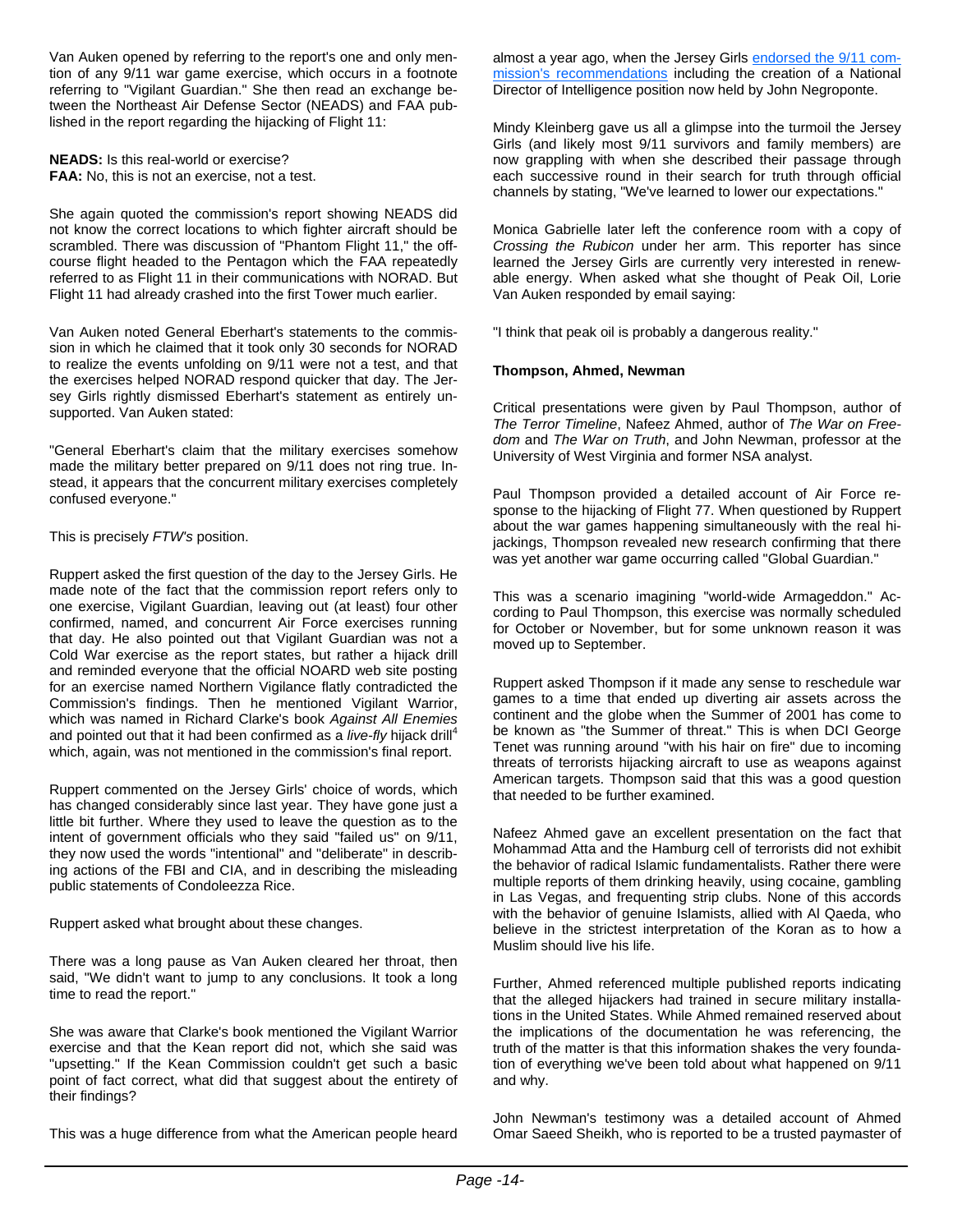the Al Qaeda network as well as an agent of Pakistan's ISI. Newman said Saeed Sheikh made the now infamous \$100,000 wire transfer to Mohammad Atta just before the 9/11 attacks at the order of General Mahmoud Ahmad - then head of Pakistan's ISI. Newman raised the question as to whether Saeed Sheikh was a British informant since he was inexplicably allowed to roam free in Britain even as a wanted man. He stated that Saeed was likely a triple agent.

After complimenting Newman's past research into the assassination of President Kennedy, Mike Ruppert credited Ottawa University's Michel Chossudovsky with the discovery that *the Director of Central Intelligence personally approves the head of Pakistan's ISI*. This has led both Chossudovsky and Ruppert to conclude that the \$100,000 wire transfer could only have occurred with the approval of DCI Tennet. Ruppert asked what Newman's "feel" of that was.

"I don't know," responded Newman.

Since questions were limited to one per questioner, Ruppert didn't get to point out that General Ahmad was having breakfast with congressional leaders in Washington on the morning of September 11th.

#### **Mel Goodman and Mike Ruppert - Showdown!**

Mel Goodman, a professor of International Studies at the National War College and former CIA and State Department analyst, opened his testimony on a high note, and closed on a low note. In his opening remarks he stated, "Congresswoman McKinney is viewed as contrarian, but I hope that someday her views will be considered conventional wisdom."

It went downhill from there.

Goodman noted that the 9/11 Commission did not have a single person familiar with the intelligence community. When mentioning people he felt should have been appointed to the commission, Goodman asked, "Where was Brent Scowcroft, or Gary Hart?"

Ruppert could be seen trying to conceal his laughter.

Goodman went on to claim that the one exception was the commission's co-chair, Lee Hamilton. He praised Hamilton's past work, including his membership on the infamous Iran Contra Commission that investigated the illegal exchanges of arms, drugs, and hostages during the 1980's. Goodman stated that Hamilton "didn't show up" to make the 9/11 Commission what it should've been, though he had done "great work" investigating the Iran Contra affair. Goodman spoke to the fact that there was no accountability, and that the failures of 9/11 were the personal failures - the incompetence - of those in power whom the commission never sought to expose.

Wayne Madsen asked Goodman why the commission didn't "follow the money." Why did they first put up Henry Kissinger to chair the commission, then Hamilton (picked as co-chair), choices which led to a conscious decision to avoid investigating the origins of the Mujahideen, the milieu of BCCI, or any of several highly relevant areas whose proper examination might have uncovered the truth. Such an approach would constitute "following the money."

Madsen recounted his public confrontation of Lee Hamilton about the mysterious *put options* purchased on United and American Airlines just prior to 9/11. He had asked Hamilton about the possibility that those puts were purchased by individuals - *outside* the Al Qaida network - who had foreknowledge of the attacks. Hamilton objected to the premise of this question, even though Chairman Kean had said the put options were still "on the table." In Madsen's view, the commission was intentionally set up to fail from the beginning.

Goodman largely agreed, but he completely avoided Madsen's portrayal of Hamilton, which starkly contrasted with Goodman's earlier praise for this man. He also avoided Madsen's direct reference to the incriminating put options that were never thoroughly addressed in the commission's report.



**The Intelligence Panel: l to r, Mel Goodman, David Mac-Michael, Ray McGovern and author John Nutter.** 

Goodman shocked many in the room (including this reporter) when he said he had "great respect" for Henry Kissinger "in some ways." He quickly qualified that by saying anyone familiar with Kissinger knows he uses information to his strategic advantage as opposed to uncovering the truth. Goodman agreed that this initial appointment was a clear sign that Bush - who never wanted a commission in the first place - was planning on "stacking the deck" from the get-go.

At this, former FBI translator and whistleblower Sibel Edmonds, seated in the section reserved for family members and VIPS, began to applaud thunderously, which spread throughout the audience. Mike Ruppert was up next to question Goodman.

He laid all his cards on the table saying he had authored a book showing the Bush Administration was fully complicit in the events of 9/11, and that he knows he and Goodman will never in a million years agree on that. He referenced the book *Day of Deceit*, by Robert Stinnett, which documented that the Americans had broken the code to Admiral Yamamoto's communiqués of the impending attack on Pearl Harbor.

"They knew it was coming and allowed it to happen." Whereas the U.S. government's involvement in the Pearl Harbor attack amounted to little more than foreknowledge, Ruppert explained, his own analysis of 9/11, convinced him that in this case the gov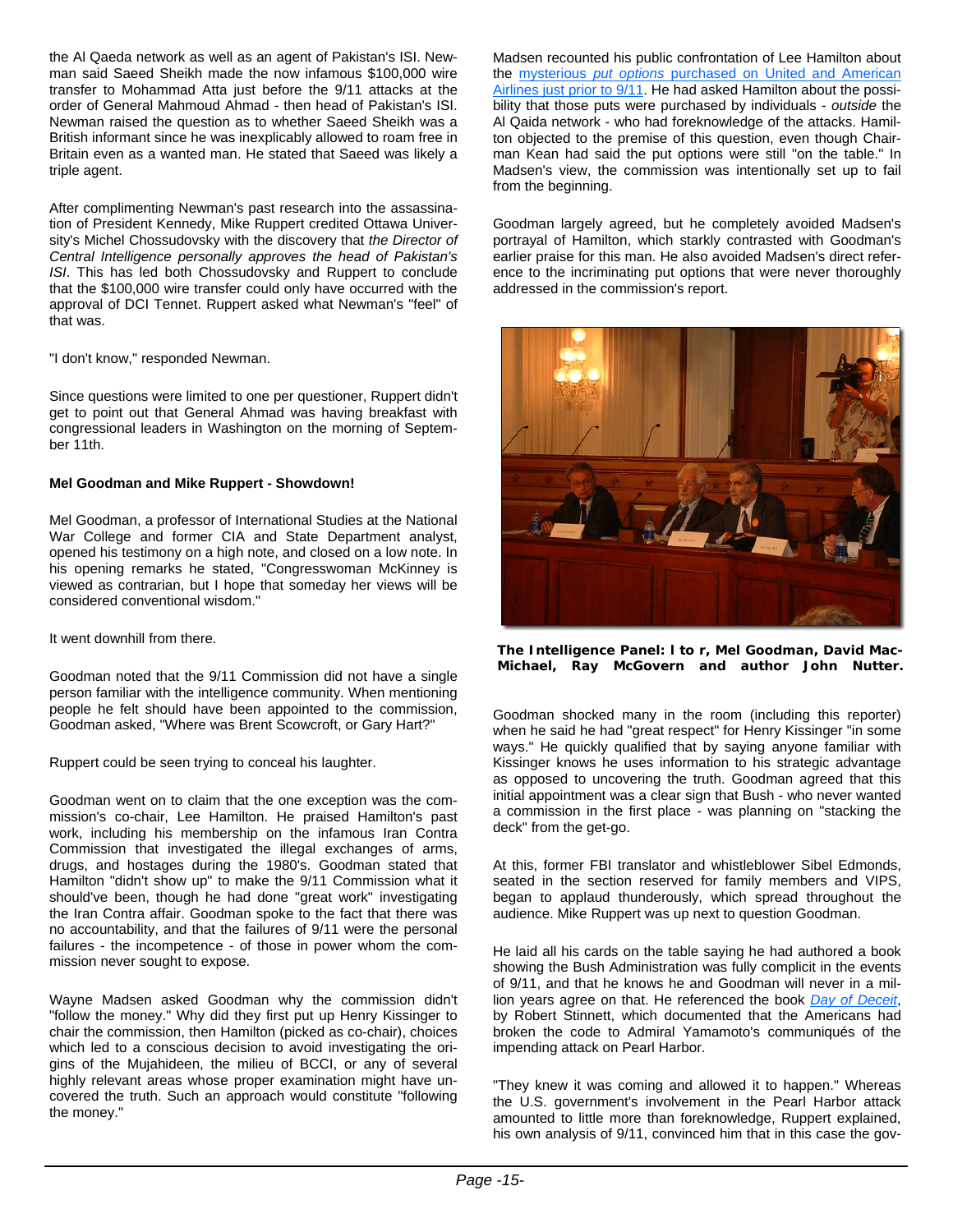ernment was an active participant, planner and facilitator of the most destructive attack on U.S. soil since the Civil War. Ruppert's book Crossing The Rubicon: The Decline and Fall of the American Empire at the End of the Age of Oil has become the largest selling critical book on 9/11, second only to the Commission's report.

Goodman replied by agreeing with Ruppert that the two of them would never see eye-to-eye on this point.

But where Goodman claimed the problems within the intelligence community were lack of personal accountability for incompetence, Ruppert said the problems were deliberate, both personal and institutional.

Before Ruppert could finish setting up his question, Sibel Edmonds had walked out of the conference room for unknown reasons. Goodman repeated that he did not believe there was a conspiracy behind Pearl Harbor or 9/11.

"Most charges of conspiracy are really dealing with what the British call cock-ups," said Goodman, espousing the all-too-familiar "incompetence theory." Mel Goodman would be on one last panel before the day was through, but the second time around, he stepped down right before he would have had to face Mike Ruppert again.

This was a smart move, because former CIA employee and whistleblower David MacMichael was on the very panel from which Goodman had stepped down. MacMichael asked why, having cracked the Japanese codes revealing an attack on Pearl Harbor was imminent, American officials failed to bring that information to the attention of the Pacific fleet in time for it to defend itself.

#### **Funding Terror**

Loretta Napoleoni, author of *Modern Jihad* shared a panel with Dr. Peter Dale Scott, author of *Drugs, Oil, and War: The United States in Afghanistan, Colombia, and Indochina*. Its focus was the funding of terrorism. The speakers presented evidence from opposite sides of the terror financing phenomenon.

Scott spoke of the sponsorship of terrorism by the Western Intelligence agencies and their proxies: "America's sponsorship of drug-trafficking Muslim warriors, including those now in Al Qaeda, dates back to the Afghan War of 1979-89, sponsored in part by the CIA's links to the drug-laundering Bank of Credit and Commerce International (BCCI)… It was part of CIA Director Casey's strategy for launching covert operations over and above those approved and financed by a Democratic-controlled Congress."

Scott's entire statement can be read online at the following link: http://socrates.berkeley.edu/~pdscott/911Background.htm

Napoleoni offered a detailed look into legitimate and illegitimate sources of funding for terrorism. She estimates the worldwide total of terror funding at \$1.5 trillion dollars. \$500 billion is criminal (largely drug money), \$500 billion is capital flight, and \$500 billion is "the new economy of terror" which comes from legitimate businesses.

Most of the illegal money was laundered through U.S. banks prior to 9/11, but that is no longer the case according to Napoleoni, largely because of the Patriot Act. She also claims that international bankers hate the Patriot Act since it has greatly restricted the movement of capital.



**In the audience, Nafeez Ahmed and Barrie Zwicker taking careful notes as always.** (photo: Michael Kane)

Interestingly, Napoleoni claimed that Osama bin Laden has suggested the use of gold instead of currencies for funding terror activities. Gold can be used in **hawala** transactions just as currencies can. Hawalas are banks that leave no paper trail. Because of this, Napoleoni suggests that an international system should be in place to document the country of origin of gold to prevent it from being smuggled out of certain key countries (like the Congo) to fund terrorist acts.

The use of hawalas was briefly discussed in *FTW's* two-part series on Ptech. Note that no one at the briefing ever mentioned Ptech.

#### **Challenging Congress and the Panelists**

One of the last panels focused on the loss of civil liberties since 9/11. Two of the featured panelists included C. William Michaels, author of *No Greater Threat*, and Jumana Musa of Amnesty International.

Musa spoke to the lawlessness perpetrated by the U.S. government in its so-called "war on terror." She spoke of kangaroo courts that try so-called "enemy combatants," where hearsay evidence from an anonymous witness is brought in a secret session that is closed to the accused and his civilian attorney, and the military attorney for the accused is forbidden from discussing this "evidence" with the accused.

Such "evidence" could be enough to sentence one to death.

C. William Michaels spoke about the Patriot Act, and how the provisions that were poised to sunset at the end of 2005 were likely to be reauthorized by Congress. Even as Michaels spoke, Congress was doing just that. Mr. Michaels' most frightening revelation was that there is currently a lawyer for the Justice Department arguing in federal court that since all of America is now a battlefield, an individual can be picked up anywhere in America, at any time, and charged as an "enemy combatant" in the "war on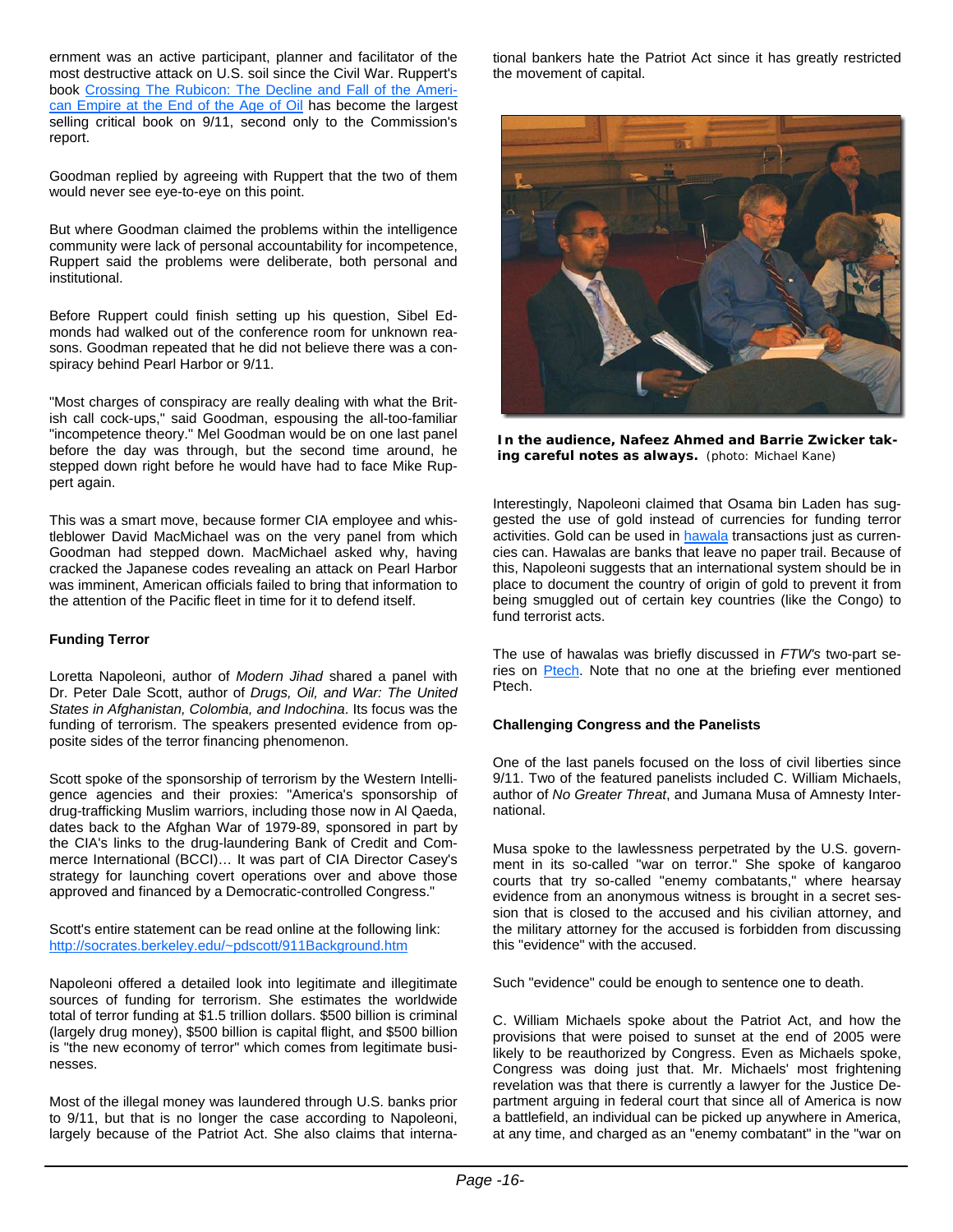terror" if the government has "evidence" that the accused is a terrorist.

But remember what Jumana Musa said now constitutes "evidence."

When it came time to question these panelists, *FTW* Publisher Michael Ruppert could no longer conceal his frustration. He asked, historically, when have we ever seen an empire stop dead in its tracks when it had reached the point where we now find ourselves here in America, and simply turned back and restored the rule of law to its citizenry?

Ruppert noted that the powers the executive branch is seizing now are only granted when a "state of emergency" is declared, and as former Special Forces Master Sergeant Stan Goff has written in the pages of *FTW*, once a state of emergency is declared (by the legal method), it must by law undergo a Congressional review and approval for any extension *every six months at minimum*.

"Why has Congress not once lived up to its statutory obligation to review the emergency status? It's been almost four years." Ruppert demanded. "And why is Cynthia McKinney the only member of congress in this room?"

"Since September 11th we have seen the 1st, 4th, 5th, 6th and 8th amendments to the Constitution abrogated either in whole or in part. What has been done about it?"

"And what about the right to declare war? The executive branch *does not* have that right; only Congress is given that power by our Constitution." As Ruppert said this, Cynthia McKinney nodded her head side to side and rolled her eyes."

At the end of his question the approximately 200 spectators in the room burst into a long standing ovation for the six-term Georgia Congresswoman who even now suffers because she was illegally denied her seniority after winning her seat back in 2004.

Ruppert saw no sign of hope that any of the efforts, of any of the panelists, were going to pay off in any significant way, especially if all they could get into the room was one member of the House. But he was giving a large panel of experts in civil liberties and human rights a chance to prove him wrong. What could the American people *really* do to stop our descent into totalitarianism?

C. William Michaels responded to the question first by saying that there is "not much" we can do, and that he is rather pessimistic. However he continued past his pessimism to give a rather inspiring speech on how the founding fathers argued our rights are inalienable. He quoted the Declaration of Independence when he said it is the people who have the right to abolish the government when it reverts to tyranny. Therefore it is the government that should be on the run, not the people.

Unfortunately that is not what we are seeing.

Jumana Musa followed this up by effectively saying we still have freedom of information. When Amnesty International called Guantanamo Bay the "gulag of our time," their website's hits went through the roof. Musa believes that there is much power in the freedom of information we have through the Internet.

But freedom of information isn't as cut-and-dry as drag-and-click. Nor does it translate into congressional action.

In 2002 at the National Press Club, Unansweredquestions.org held a press conference that C-Span taped but refused to air. Why did they refuse? Because at that time if the truth about 9/11 had gotten out, it may have actually made a real difference. That was well before the invasion of Iraq.

But now in 2005, almost four years later, C-Span not only showed up to record this congressional briefing for broadcast at a later date, they have also previously recorded, and aired, David Ray Griffin's lecture on 9/11.

Why? Because it can't make a difference now, that's why.

As of publication of this article, although C-SPAN had two cameras in the room it has not aired a minute of Representative McKinney's 9/11 congressional briefing. In all, *FTW* counted approximately 15 cameras in the room, some appearing to be from networks or local TV stations. To our knowledge, all of this footage has been suppressed.

Many 9/11 truth seekers have failed to see the forest for the trees. 9/11 is no longer a current event. It is no longer an issue that can galvanize everyone to see that the emperor has no clothes. It is now history; another entry into the Congressional Record that may (someday) get some airtime on C-Span, likely after Mike Ruppert's and Wayne Madsen's hardest hitting questions have been edited out. As per *Crossing the Rubicon*, there is no turning back now. This is why *FTW* is honing our focus on surviving what is to come, as opposed to looking back at what already has come to pass.

America owes Cynthia McKinney an enormous debt for her fearlessness and all her unflagging effort, despite all that has been thrown at her. She redeems America with her courage and *FTW* hopes that she will be available for a time when it may need her courage and leadership even more.

But it is too late to expect justice for the crimes of 9/11. America is not going to voluntarily turn around now any more than Peak Oil is going to go away because we want it to. After the nine-hour event was over, Mike Ruppert observed, "I didn't come here expecting justice. 9/11 isn't re-opened by this briefing. Officially, it's just as dead as it ever was. I came here because I was asked to by my friend Cynthia McKinney. She was concerned about what would be presented and I know how important it is to preserve and defend the real record of 9/11. I know how important that is, even if it's just symbolic, to show that there are still leaders and citizens willing to speak truth to power without fear.

"Washington is a dark place now. The only real light on here is Cynthia McKinney and I pray to God that she is not a candle in the wind."

<sup>1</sup> This was according to a sign in sheet specifically for Congressional Staffers provided by Cynthia McKinney's staff to this reporter.

<sup>2</sup> *FTW* Vol. VII, No.4, August, 2004: republished in *Crossing the Rubicon*.

3 See *Crossing the Rubicon*, chapters 19, 20, 21 and *CooperativeResearch.org* at http://www.cooperativeresearch.org/timeline.jsp? timeline=complete\_911\_timeline&before\_

9/11=militaryExercises which documents the 6th exercise occurring on 9/11, "Global Guardian."

<sup>4</sup> *Crossing the Rubicon*, chapter 20.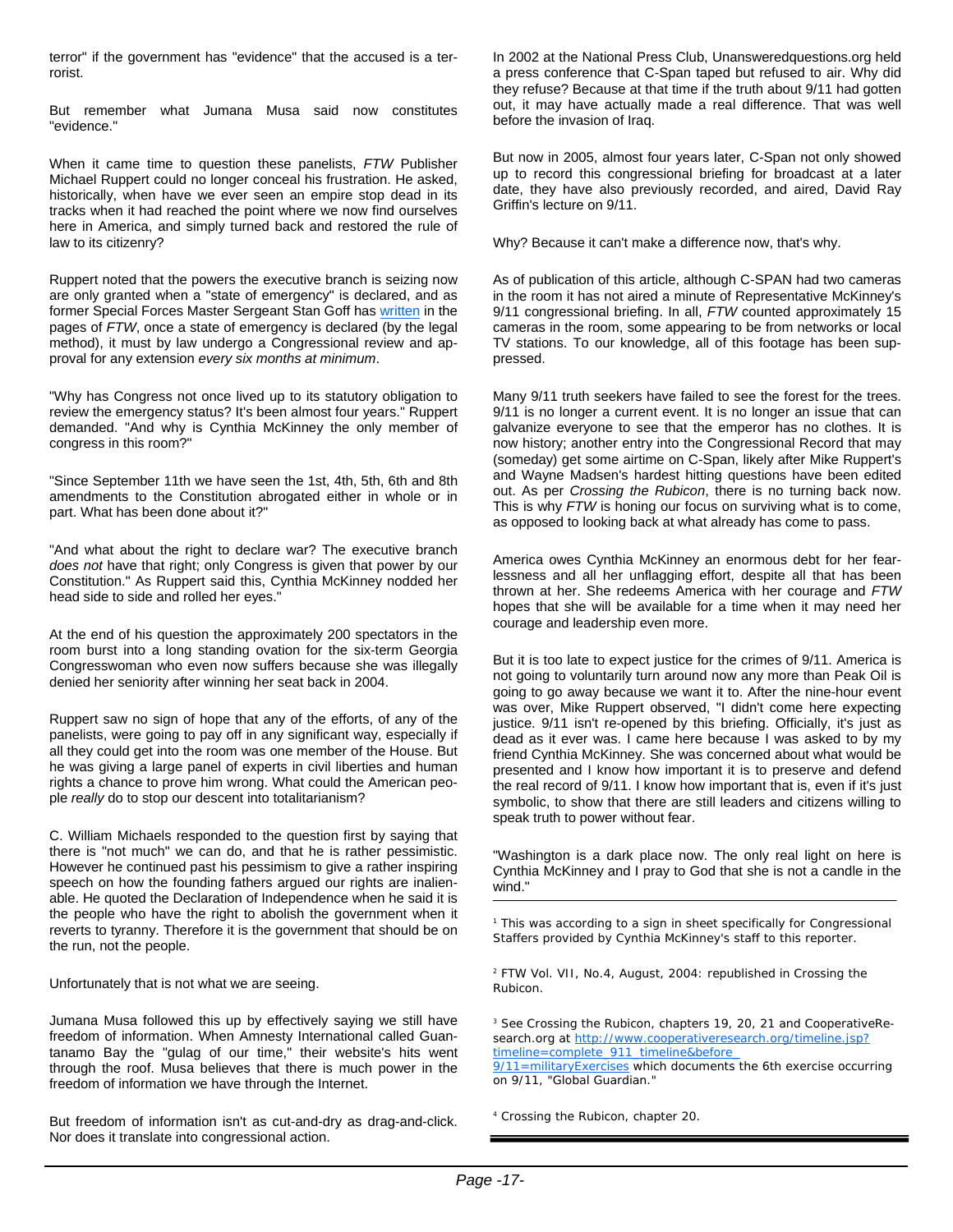# **IT HAPPENED IN AMERICA AMERICA**

**Personal Observations of the Congressional Briefing on the September 11th Attacks - July 22, 2005** 

## **"Sideways" - The Briefing**

## **by Michael C. Ruppert**

*[Back from the strange briefing in DC on the anniversary of the 9/11 cover-up commission's report, Mike Ruppert has filed this story. As the months and years elapse, the Big Lie continues to expand while rotting from within, and the truth remains unwelcome but indestructible. With this 07/22/05 event, Cynthia McKinney's heroism and the vigor of a few dedicated activists give us a glimpse into the workings of a desperate establishment. -JAH]*



**Some of the testimony was a little hard for Mike Ruppert and Wayne Madsen to listen to.** (photo: John

*July 29, 2005 1300 PST (FTW)* - **A**sking what exactly happened in the Caucus Room of the Cannon House Office Building on July 22nd, and why it happened that way, raises a host of unanswered questions - as many as were brought into the room to be asked about the attacks of September 11th.

One year after the public release of the Kean Commission report, Congresswoman Cynthia McKinney (D-GA) sponsored an all-day briefing for members of congress and their staffs on those attacks and the enduring and mounting criticism of the final report of the Kean Commission which had supposedly resolved it all. It was not, in the official sense, a congressional hearing. Hearings are called by various committees and subcommittees and they indicate that the subject matter is part of a committee agenda; that there will be follow up. Only one other House member (Carolyn Kilpatrick, D-MI) attended the briefing, and then only for about a half an hour. A few members sent staff to attend but that was it. Once a briefing is done, it's done. Information only.

9/11 is not, as some have reported, "reopened." Cynthia McKin-

ney cannot, herself, reopen 9/11. Officially it is just as dead as it was before this briefing. Still she does what she can to reward 9/11 activists who helped her recapture her old seat last year and to remind anyone listening on the Hill that many Americans don't buy the official line and never will. She made a telling observation to me after the event. "I'm not supposed to be here. I wasn't supposed to come back but I did."



**Paul Thompson, author of The Complete 9/11 Timeline testifies about newly discovered wargame exercises as Cynthia McKinney pays close attention.** (photo:

I had not been aware of the event until about two weeks before it took place. Even then there was great confusion as to what was planned. It had been organized, according to McKinney, by Unanswered Questions co-founder John Judge, now a member of her Washington staff. Cynthia and I had been communicating about what she and I both thought was to be a much larger and more important event: a 9/11 briefing for the Congressional Black Caucus (CBC) to be held in September. I had already been invited to present at the September event and wasn't fully aware of the July briefing until just before it took place. From what I had heard, July 22nd was to be small and inconsequential.

As McKinney explained it to me, the July 22nd briefing was to have little or no public attendance whereas the September event would already have large crowds attending the larger CBC annual convention. It was there that she hoped to have the most impact.

But 9/11 activists and researchers, some of whom I and many others have serious issues with, had also scheduled a public rally in DC on July 23rd and a press conference on July 22nd that coincided with the briefing. A large body of credible 9/11 researchers (cited repeatedly in *Crossing the Rubicon*) had serious issues with the public-event presenters.

Our issues had to do with quality and credibility of some 9/11 "research" as well as - in one or two cases - activist researchers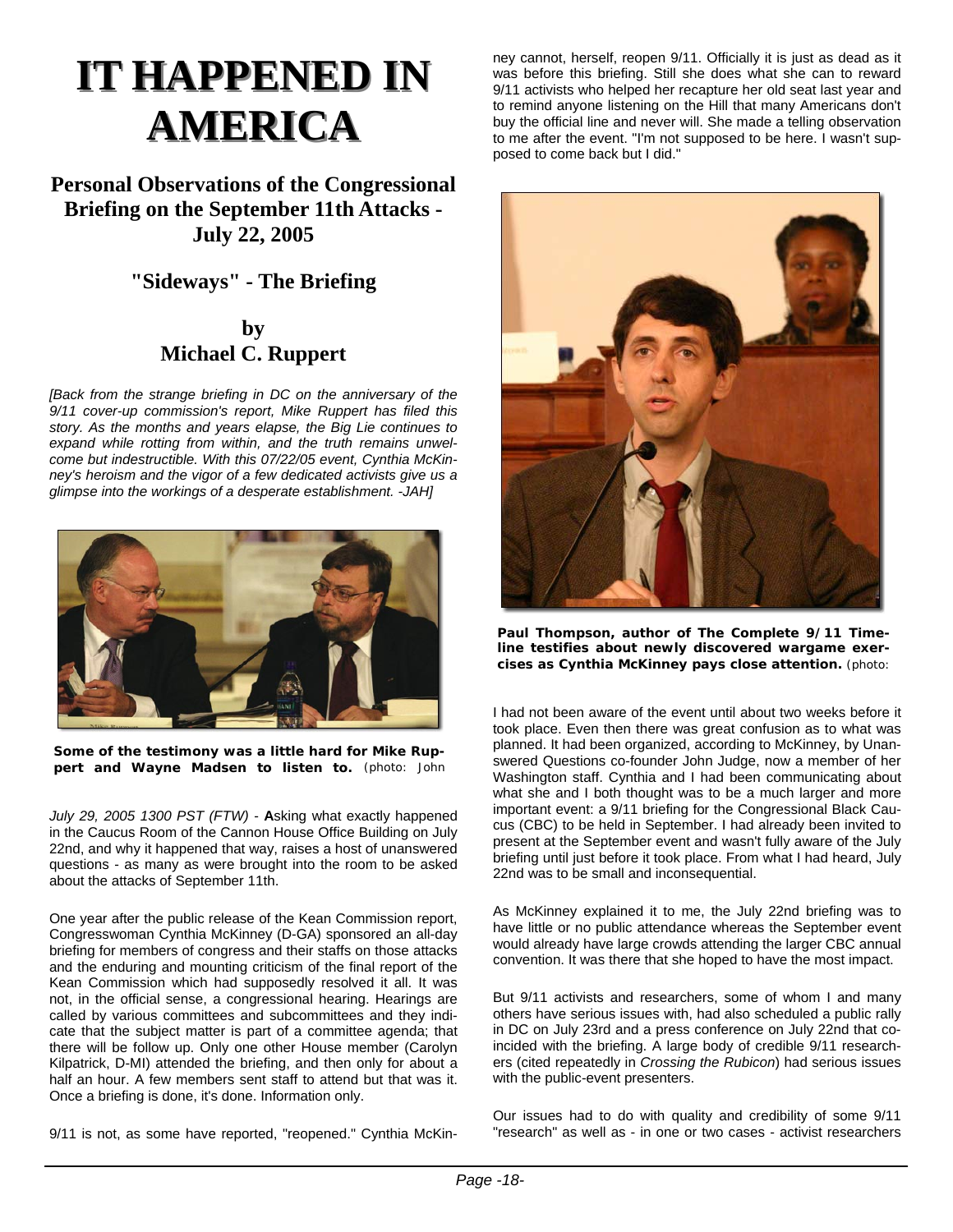who had affiliations (some admittedly attenuated) with supremacist groups, Holocaust denial groups and/or suspected disinformation activities. Long-time serious researchers, well familiar with "the poison pill" method of sabotaging good research, recognized a minefield when we saw one. We were not invited to the public events and we steered well clear of them. Some good researchers did attend the public functions and those of us who had been at this game of challenging government corruption could only hope that they emerged untarnished.

Of particular concern to many of us was the involvement in the public events of supporters of the DVD *In Plane Site* which has been thoroughly and publicly discredited as shoddy and misleading research that would weaken or destroy the credibility of anything presented with it. There were other problematic presenters but that is not the issue here and this is a battle I no longer engage in. My task is to preserve the integrity of *Crossing The Rubicon* and to help protect the really trustworthy 9/11 research. My book remains a tight legal case on 9/11 that could be taken to a prosecutor tomorrow, if there were a prosecutor anywhere who would take it, or a court that would try it.

The public events took on a life of their own and this had an impact on the scheduled briefing which was suddenly becoming what looked to be a major media event - quite possibly a threering circus. I was one of many who suspected it was being hijacked. By July 18th, after seeing that former CIA officer Robert Baer had been included as a presenter, I was truly alarmed. The presence of another former high-ranking CIA speaker, Mel Goodman, who is now a professor at the National War College, also gave me pause.

Through two books Baer had sown a great deal of disinformation about 9/11, Pakistan, the Saudis and especially the murder of *Wall Street Journal* reporter Daniel Pearl. He had become the media's "go-to" guy for faux spin on events. Controlled and planted opposition. The wolf in sheep's clothing. Baer had done a pretty nasty hatchet job on David Ray Griffin (*The New Pearl Harbor; The 9/11 Commission Report: Omissions and Distortions*) in *The Nation* (something I have experienced) and the buzz was flying all over the net as to why McKinney would have invited Baer to the hearings and not Griffin. McKinney was losing support and the hearing hadn't even happened yet.

I had not been invited to present and since I had authored the second best selling book on the attacks after the Kean commission report, I thought this emerging format looked pretty strange. This had nothing to do with my previous (and current) belief that to expect any governmental action on the subject was a lost cause. This briefing was a matter of protecting the historical record, preserving it for history and for a possible "miraculous" window of opportunity should it appear sometime in the future.

Just as much as it was right for Americans to have addressed (for example) the issue of the POWs and MIAs who were abandoned in Southeast Asia even though there is no hope of getting that issue formally raised again (or the POWs returned), there will always be the perennial challenge of never endorsing or accepting the lie. Same with JFK, RFK, MLK, Iran-Contra and a half dozen other crimes and scandals.

Also not invited was Jim Hoffman, who has done probably the best analyses of how the buildings (especially WTC7) did or didn't collapse on 9/11.

I was concerned enough that on July 18th I sent McKinney an

email. She was seeing problems as well and on the 19th she responded by asking both me and investigative journalist Wayne Madsen to come to the briefing and act as questioners. Madsen lives in DC. On the 21st, I boarded a plane from Los Angeles, armed only with my copy of *Rubicon*, some documentation intended to impeach the statements and credibility of Bob Baer, and a desire to act as a "bulls-t detector" during the hearings.

The third questioner that day was retired CIA analyst Ray McGovern of Veteran Intelligence Professionals for Sanity. McGovern has been a long-time critic of the Bush administration and, although he has not directly pointed to government complicity in the attacks, he has not (to my knowledge) shot that concept down either. I have no way of knowing when he was asked to participate but his presence as a questioner did lend some gravitas to the event.

Just before the hearing started I asked John Judge why Baer had been placed on the panel and he offered a plausible response: that in Washington, to get the right rooms and staff cooperation, it was necessary to "balance" the panels and present all sides. The fact that McKinney actually secured the room and House permission was quite an achievement in itself. There wasn't time to ask Judge any more questions. The opening gavel struck at nine and we didn't stop until well after 6 PM.

Bob Baer was to have been on the first panel but turned out to be a last minute no-show. Someone I knew advised me that this was because he had been told I was coming and that I was gunning for him. I have no way of verifying this but a great many people in Washington do recall my public encounter with CIA Director John Deutch at a Los Angeles town hall meeting in 1996. I did get some good licks in with Goodman however (see related story by Michael Kane).

McKinney did right. There was a lot of b.s. that was not spun out from a few of the panelists because Madsen and I were there and would have stomped all over it. Madsen and I will always watch Cynthia McKinney's back.

There were many things moving under the carpet that day. It's interesting to note the websites of 911citizenswatch (co-founded by John Judge and Kyle Hence) and unansweredquestions were hacked on July 21st. Their home pages showed a picture of a couple fornicating under blankets. All I had time to do was to pick up the phone and leave urgent messages before I left for the airport at 6:30 AM. The web sites were repaired by the time the briefing began.



**Cynthia reacts to standing ovation from the entire room**  (photo: Michael Kane)